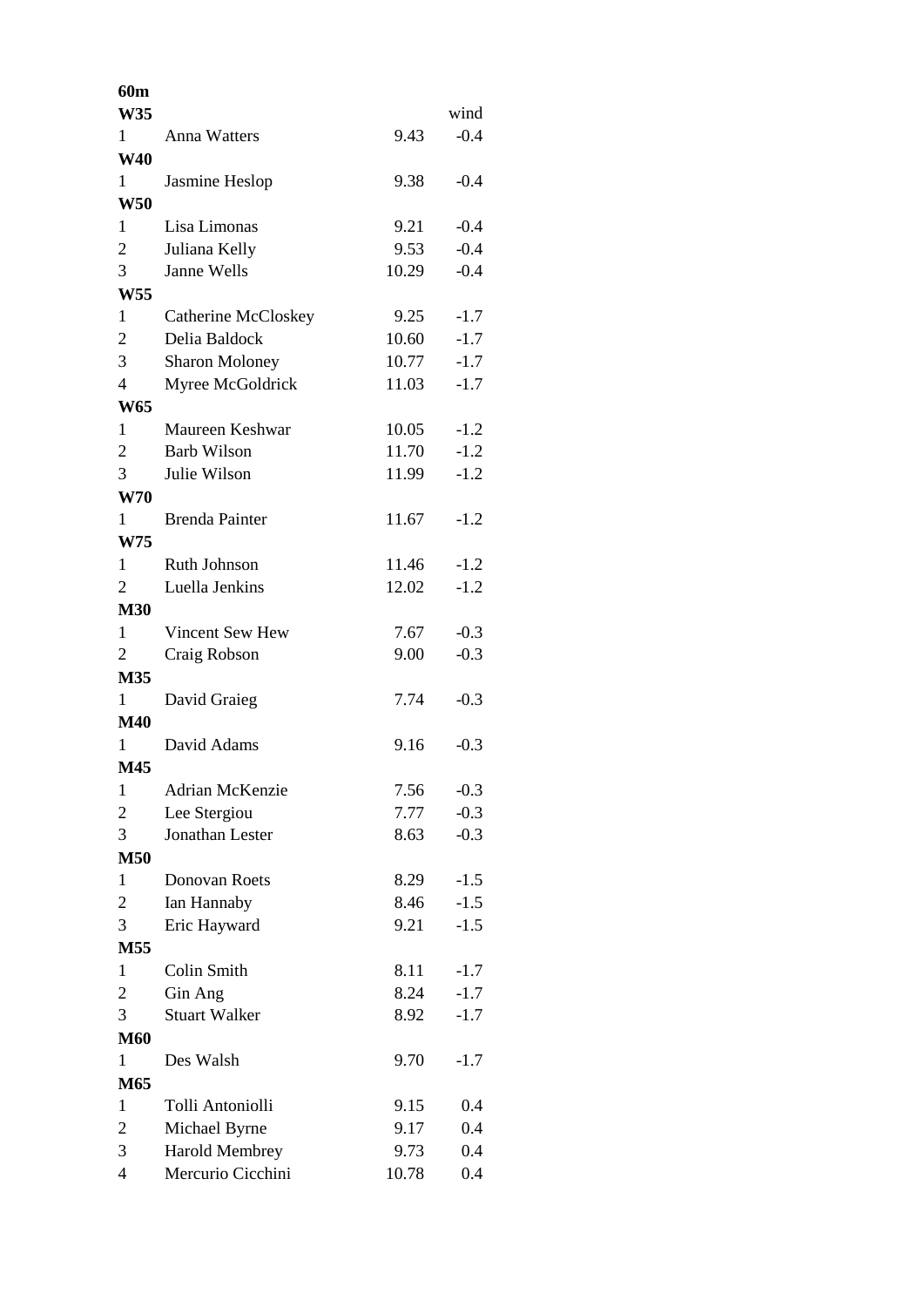| <b>M70</b>     |                        |       |        |
|----------------|------------------------|-------|--------|
| 1              | Greg Kennedy           | 9.79  | $+0.0$ |
| $\overline{2}$ | <b>Ivo Davies</b>      | 10.11 | $+0.0$ |
| 3              | <b>Stephen Crabbe</b>  | 10.15 | $+0.0$ |
| M75            |                        |       |        |
| 1              | Barrie Kernaghan       | 9.86  | $+0.0$ |
| $\overline{c}$ | Lyle James             | 15.05 | $+0.0$ |
| <b>M80</b>     |                        |       |        |
| 1              | Norman Richards        | 10.43 | $-2.2$ |
| $\overline{2}$ | Peter Muller           | 11.59 | $-2.2$ |
| M85            |                        |       |        |
| 1              | Stan Lockwood          | 17.14 | $-2.2$ |
| 2              | Cecil Walkley          | 44.03 | $-2.2$ |
|                |                        |       |        |
| 100m           |                        |       |        |
| <b>W35</b>     |                        |       | wind   |
| 1              | <b>Anna Watters</b>    | 15.19 | $+1.6$ |
| <b>W40</b>     |                        |       |        |
| 1              | Melissa Foster         | 13.39 | $+1.6$ |
| $\overline{c}$ | Jasmine Heslop         | 15.32 | $+1.6$ |
| W50            |                        |       |        |
| $\mathbf{1}$   | Lisa Limonas           |       | $+1.6$ |
|                |                        | 14.94 |        |
| $\overline{2}$ | Juliana Kelly          | 15.74 | $+1.6$ |
| 3              | Paula Kennedy          | 17.23 | $+1.6$ |
| <b>W55</b>     |                        |       |        |
| 1              | Catherine McCloskey    | 15.21 | $-0.9$ |
| $\overline{2}$ | <b>Carmel Meyer</b>    | 16.75 | $-0.9$ |
| 3              | Delia Baldock          | 17.31 | $-0.9$ |
| $\overline{4}$ | Myree McGoldrick       | 18.24 | $-0.9$ |
| <b>W65</b>     |                        |       |        |
| 1              | <b>Barbara Blurton</b> | 16.19 | $-1.1$ |
| 2              | Maureen Keshwar        | 16.57 | $-1.1$ |
| <b>W70</b>     |                        |       |        |
| $1 \quad$      | <b>Brenda Painter</b>  | 19.46 | $-1.1$ |
| W75            |                        |       |        |
| 1              | Ruth Johnson           | 18.95 | $-1.1$ |
| 2              | Luella Jenkins         | 21.13 | $-1.1$ |
| <b>M30</b>     |                        |       |        |
| $\mathbf{1}$   | Craig Robson           | 14.35 | $-0.3$ |
| M35            |                        |       |        |
| 1              | Alex Tinniswood        | 14.17 | $-0.3$ |
| <b>M40</b>     |                        |       |        |
| 1              | David Adams            | 14.68 | $-0.3$ |
| M45            |                        |       |        |
| 1              | Adrian McKenzie        | 11.96 | $-0.3$ |
| $\overline{2}$ | Lee Stergiou           | 12.29 | $-0.3$ |
| 3              | Jonathan Lester        | 13.89 | $-0.3$ |
| <b>M50</b>     |                        |       |        |
| $\mathbf{1}$   | Chris Neale            | 12.97 | $-2.2$ |
| $\overline{2}$ | Donovan Roets          | 13.29 | $-2.2$ |
| 3              | Ian Hannaby            | 13.80 | $-2.2$ |
|                |                        |       |        |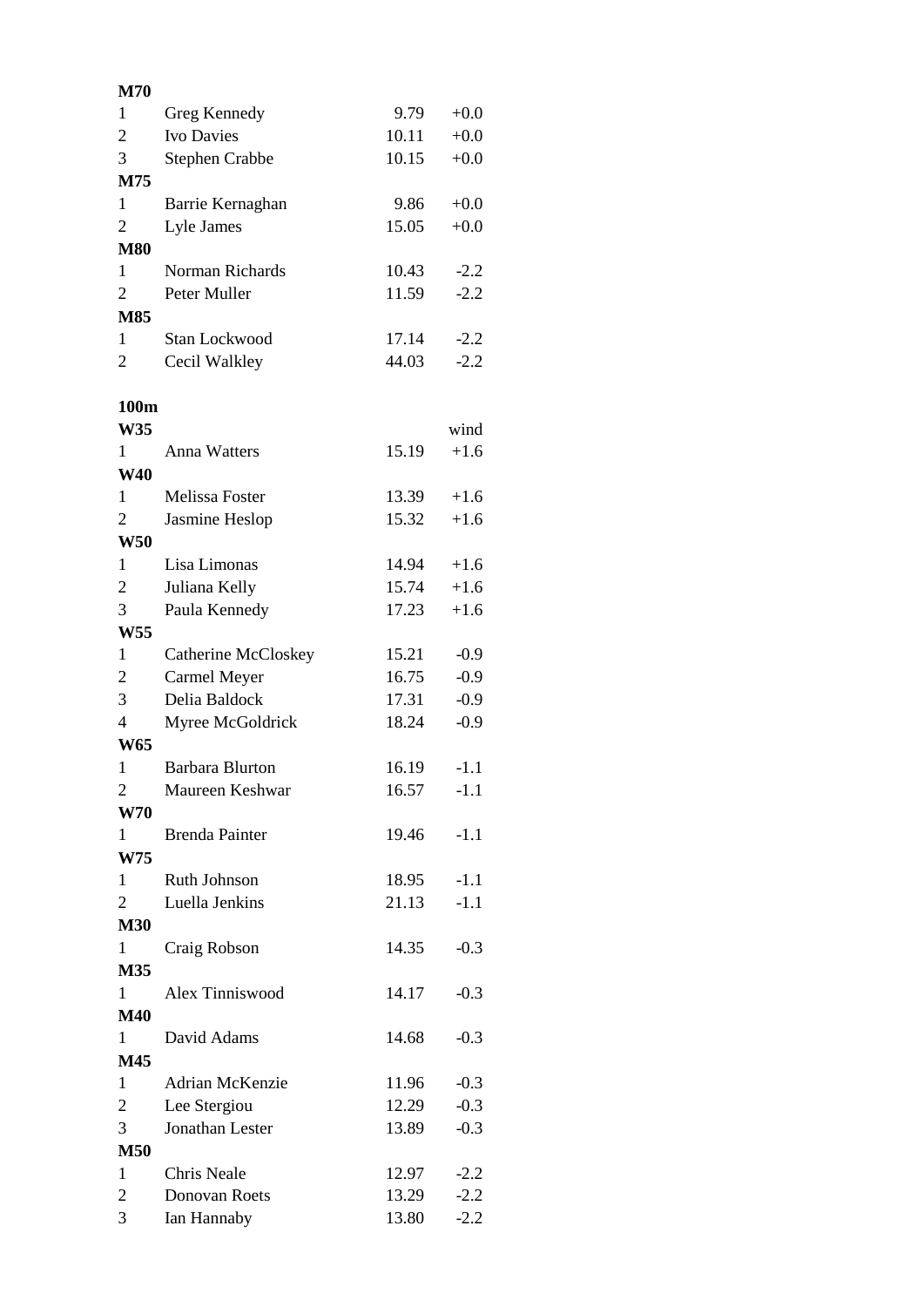| M55            |                            |       |        |    |
|----------------|----------------------------|-------|--------|----|
| 1              | Colin Smith                | 12.96 | $-2.2$ |    |
| $\overline{2}$ | Gin Ang                    | 13.18 | $-2.2$ |    |
| <b>M60</b>     |                            |       |        |    |
| $1 \quad$      | Des Walsh                  | 15.84 | $-2.2$ |    |
| M65            |                            |       |        |    |
| $\mathbf{1}$   | Tolli Antoniolli           | 14.70 | $-1.2$ |    |
| $\overline{c}$ | Michael Byrne              | 14.92 | $-1.2$ |    |
| 3              | <b>Harold Membrey</b>      | 17.62 | $-1.2$ |    |
| M70            |                            |       |        |    |
| $\mathbf{1}$   | Greg Kennedy               | 16.09 | $+0.0$ |    |
| $\overline{2}$ | <b>Stephen Crabbe</b>      | 16.32 | $+0.0$ |    |
| 3              | <b>Ivo Davies</b>          | 16.87 | $+0.0$ |    |
| M75            |                            |       |        |    |
| $\mathbf{1}$   | Barrie Kernaghan           | 15.91 | $+0.0$ |    |
| $\overline{2}$ | Mike O'Reilly              | 18.02 | $+0.0$ |    |
| 3              | Lyle James                 | 25.70 | $+0.0$ |    |
| <b>M80</b>     |                            |       |        |    |
| 1              | Norman Richards            | 17.57 | $-2.9$ |    |
| $\overline{2}$ | Peter Muller               | 19.68 | $-2.9$ |    |
| <b>M85</b>     |                            |       |        |    |
| 1              | Irwin Barrett-Lennard      | 22.49 | $-2.9$ |    |
| $\overline{2}$ | Stan Lockwood              | 28.76 | $-2.9$ |    |
| 200m<br>W45    |                            |       |        |    |
| 1              | <b>Tracy Gallagher</b>     |       |        |    |
|                |                            |       |        |    |
|                |                            | 33.33 | $+2.1$ |    |
| <b>W50</b>     |                            |       |        |    |
| 1              | Lisa Limonas               | 30.55 | $+2.1$ |    |
| 2              | Juliana Kelly              | 31.50 | $+2.1$ |    |
| <b>W55</b>     |                            |       |        |    |
| $\mathbf{1}$   | <b>Catherine McCloskey</b> | 30.64 | $+3.4$ |    |
| $\mathbf{2}$   | Carmel Meyer               | 33.37 | $+3.4$ |    |
| 3              | <b>Sharon Moloney</b>      | 35.33 | $+3.4$ |    |
| $\overline{4}$ | Delia Baldock              | 35.85 | $+3.4$ |    |
| 5              | Myree McGoldrick           | 39.71 | $+3.4$ |    |
| <b>W65</b>     |                            |       |        |    |
| $\mathbf{1}$   | <b>Barbara Blurton</b>     | 32.52 | $+2.0$ |    |
| <b>W70</b>     |                            |       |        |    |
| $\mathbf{1}$   | <b>Brenda Painter</b>      | 44.23 | $+2.0$ |    |
| W75            |                            |       |        |    |
| $\mathbf{1}$   | Ruth Johnson               | 38.26 | $+2.0$ | SR |
| <b>M30</b>     |                            |       |        |    |
| 1              | Craig Robson               | 29.56 | $+1.3$ |    |
| M35            |                            |       |        |    |
| 1              | Alex Tinniswood            | 28.27 | $+1.3$ |    |
| <b>M40</b>     |                            |       |        |    |
| 1              | <b>Stuart Manning</b>      | 27.98 | $+1.3$ |    |
| $\overline{2}$ | David Adams                | 30.09 | $+1.3$ |    |
| M45<br>1       | Lee Stergiou               | 24.96 | $+1.3$ |    |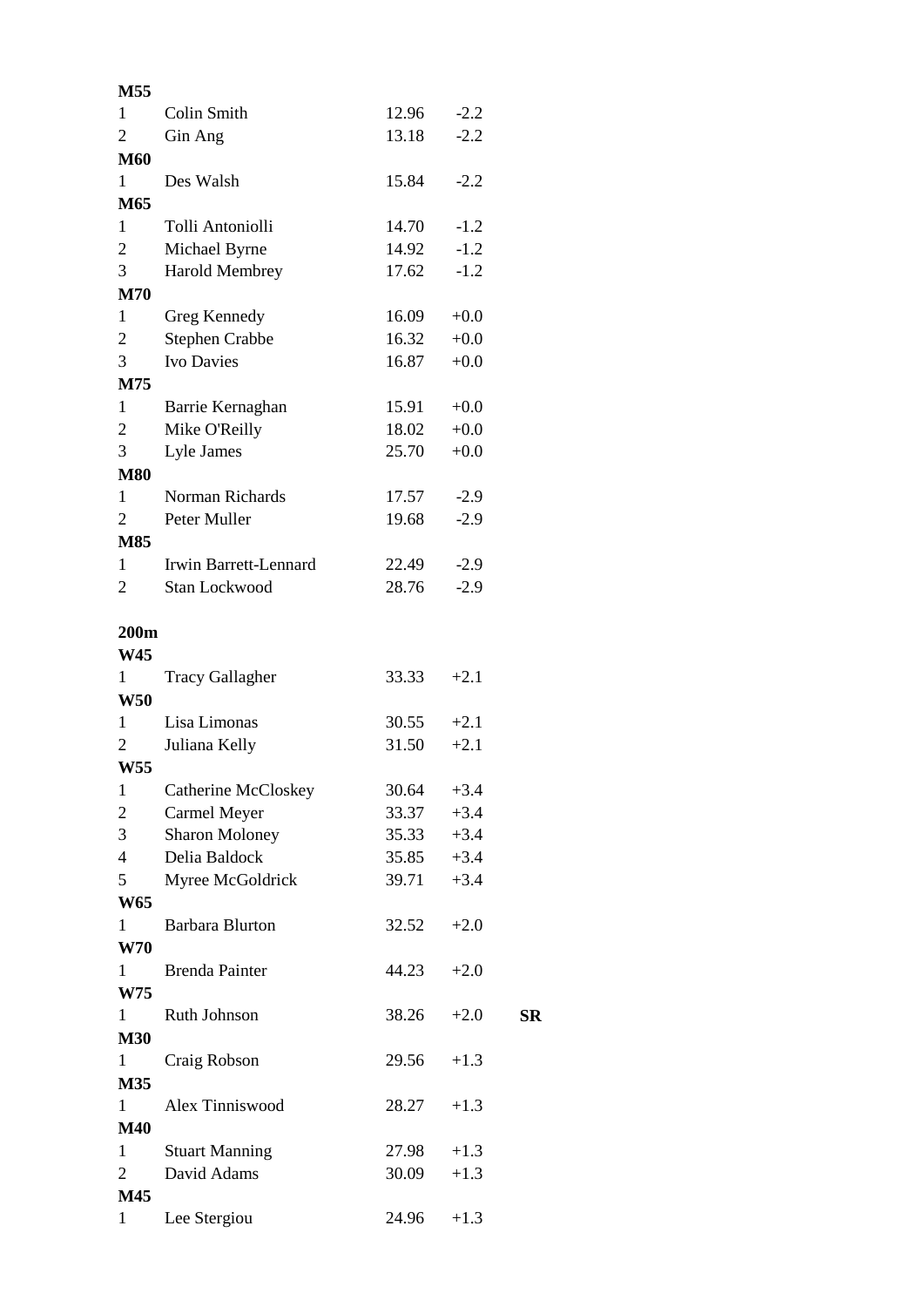| <b>M50</b>     |                                           |         |        |
|----------------|-------------------------------------------|---------|--------|
| 1              | <b>Chris Neale</b>                        | 25.95   | $+1.1$ |
| $\overline{c}$ | Ian Hannaby                               | 26.75   | $+1.1$ |
| M55            |                                           |         |        |
| 1              | Colin Smith                               | 26.40   | $+3.3$ |
| $\overline{2}$ | <b>Stuart Walker</b>                      | 30.04   | $+3.3$ |
| 3              | John Dennehy                              | 37.80   | $+3.3$ |
| <b>M60</b>     |                                           |         |        |
| 1              | Campbell Till                             | 26.97   | $+3.3$ |
| $\overline{2}$ | Des Walsh                                 | 30.67   | $+3.3$ |
| M65            |                                           |         |        |
| 1              | Michael Byrne                             | 29.46   | $+1.9$ |
| $\overline{2}$ | Tolli Antoniolli                          | 29.75   | $+1.9$ |
| 3              | Keith Redpath                             | 29.83   | $+1.9$ |
| $\overline{4}$ | <b>Harold Membrey</b>                     | 31.86   | $+1.9$ |
| <b>M70</b>     |                                           |         |        |
| 1              | <b>Ivo Davies</b>                         | 33.14   | $+2.6$ |
| $\mathfrak{2}$ | Greg Kennedy                              | 33.16   | $+2.6$ |
| 3              | <b>Stephen Crabbe</b>                     | 33.66   | $+2.6$ |
| $\overline{4}$ | <b>Ivan Brown</b>                         | 39.57   | $+2.6$ |
| M75            |                                           |         |        |
| 1              | Barrie Kernaghan                          | 32.94   | $+1.6$ |
| $\overline{c}$ | David Baird                               | 35.05   | $+1.6$ |
| 3              | Mike O'Reilly                             | 37.54   | $+1.6$ |
| $\overline{4}$ | <b>Bob Schickert</b>                      | 41.64   | $+1.6$ |
| <b>M80</b>     |                                           |         |        |
| 1              | Norman Richards                           | 35.49   | $+1.6$ |
| M85            |                                           |         |        |
| 1              | Irwin Barrett-Lennard                     | 46.96   | $+1.6$ |
| 2              | Cecil Walkley                             | 2:22.91 | $+1.6$ |
|                |                                           |         |        |
| 400m           |                                           |         |        |
| W35            |                                           |         |        |
| $1 \quad \Box$ | <b>Elizabeth Gomez</b>                    | 1:16.28 |        |
| <b>W50</b>     |                                           |         |        |
| 1              | Juliana Kelly                             | 1:16.70 |        |
| <b>W55</b>     |                                           |         |        |
| $\mathbf{1}$   | Carmel Meyer                              | 1:20.31 |        |
| 2              | Delia Baldock                             | 1:26.44 |        |
| <b>W60</b>     |                                           |         |        |
| $\mathbf{1}$   | Carol Bowman                              | 1:23.31 |        |
| <b>W65</b>     |                                           |         |        |
| $1 \quad \Box$ | <b>Barbara Blurton</b>                    | 1:14.89 |        |
| W75            |                                           |         |        |
| 1              | Ruth Johnson                              | 1:36.47 |        |
| M35            |                                           |         |        |
| 1              |                                           |         |        |
| $\overline{2}$ | <b>Anthony Mugavin</b><br>Alex Tinniswood | 56.98   |        |
|                |                                           | 1:06.10 |        |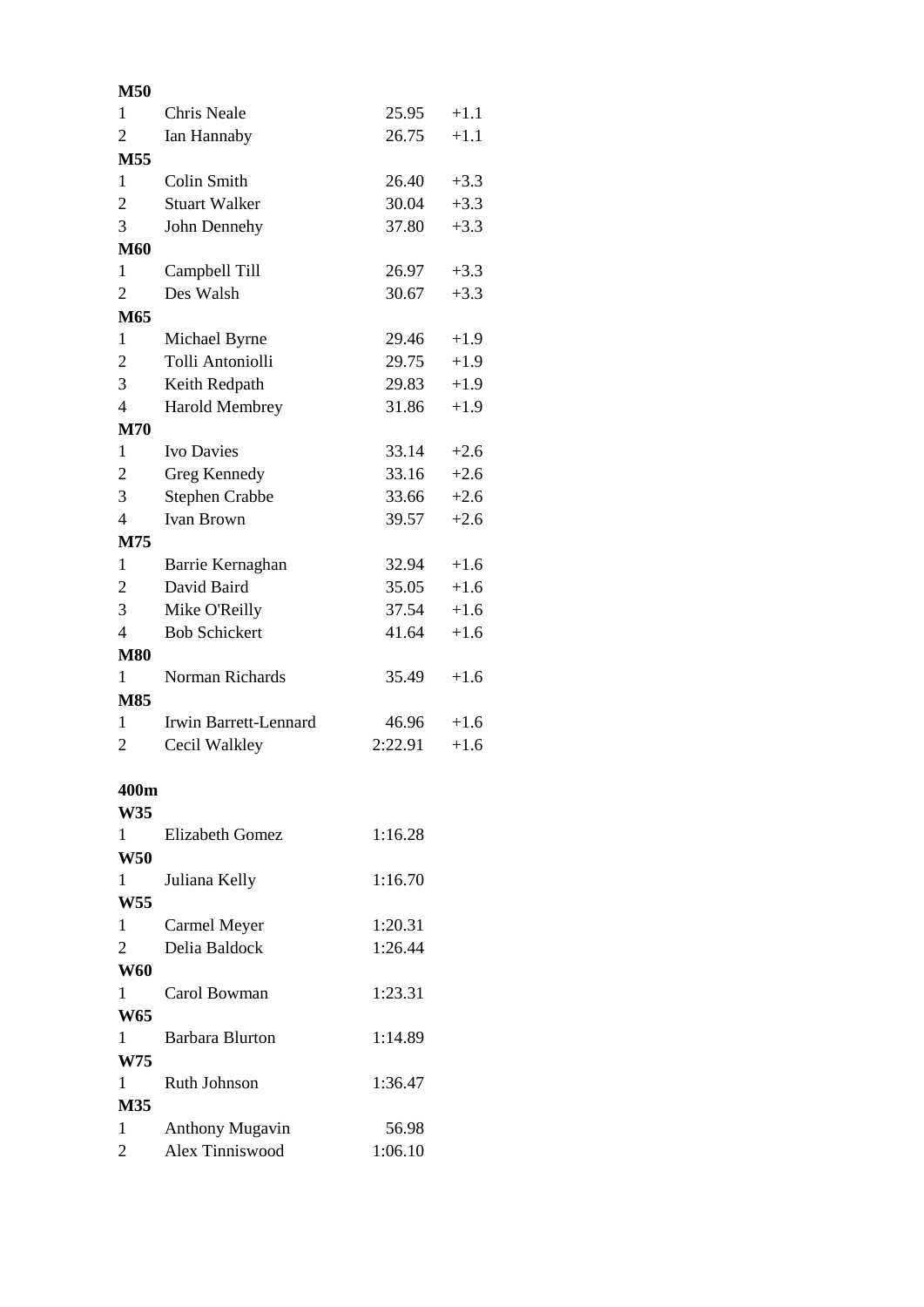| <b>M40</b>     |                            |         |
|----------------|----------------------------|---------|
| 1              | <b>Stuart Manning</b>      | 1:04.32 |
| $\overline{c}$ | Jason Kell                 | 1:04.71 |
| 3              | David Adams                | 1:09.43 |
| M45            |                            |         |
| 1              | Lee Stergiou               | 55.97   |
| M50            |                            |         |
| 1              | <b>Chris Neale</b>         | 58.56   |
| $\overline{2}$ | Ian Hannaby                | 1:00.57 |
| M55            |                            |         |
| $\mathbf{1}$   | Colin Smith                | 57.78   |
| <b>M60</b>     |                            |         |
| 1              | Des Walsh                  | 1:12.88 |
| M65            |                            |         |
| 1              | <b>Steve Fuller</b>        | 1:04.73 |
| $\overline{c}$ | Michael Byrne              | 1:08.01 |
| 3              | Tolli Antoniolli           | 1:08.05 |
| $\overline{4}$ | Keith Redpath              | 1:18.17 |
| 5              | <b>Harold Membrey</b>      | 1:21.05 |
| 6              | <b>Milt Mavrick</b>        | 1:23.63 |
| <b>M70</b>     |                            |         |
| 1              | <b>Ivo Davies</b>          | 1:17.33 |
| $\mathfrak{2}$ | Ivan Brown                 | 1:31.67 |
| 3              | William Hart               | 1:35.96 |
| M75            |                            |         |
| $\mathbf{1}$   | Barrie Kernaghan           | 1:18.23 |
| $\overline{c}$ | David Baird                | 1:22.20 |
| 3              | Mike O'Reilly              | 1:34.10 |
| <b>M85</b>     |                            |         |
| 1              | David Carr                 | 1:24.28 |
| $\overline{c}$ | Irwin Barrett-Lennard      | 2:08.85 |
|                |                            |         |
| 800m           |                            |         |
| W35            |                            |         |
| $\mathbf{1}$   | <b>Elizabeth Gomez</b>     | 2:56.85 |
| <b>W65</b>     |                            |         |
| 1              | Julie Wilson               | 3:37.64 |
| <b>W70</b>     |                            |         |
| 1              | Jackie Halberg             | 4:07.00 |
| <b>W75</b>     |                            |         |
| 1              | <b>Ruth Johnson</b>        | 3:51.83 |
| <b>M30</b>     |                            |         |
| 1              | <b>Adrian Fabiankovits</b> | 2:19.83 |
| M35            |                            |         |
| 1              | <b>Anthony Mugavin</b>     | 2:16.17 |
| 2              | Alex Tinniswood            | 2:43.01 |
| <b>M40</b>     |                            |         |
| 1              | Chris Gould                | 2:05.28 |
| $\overline{2}$ | <b>Stuart Manning</b>      | 2:38.57 |
| 3              | <b>Jason Kell</b>          | 2:39.57 |
| 4              | David Adams                | 2:54.12 |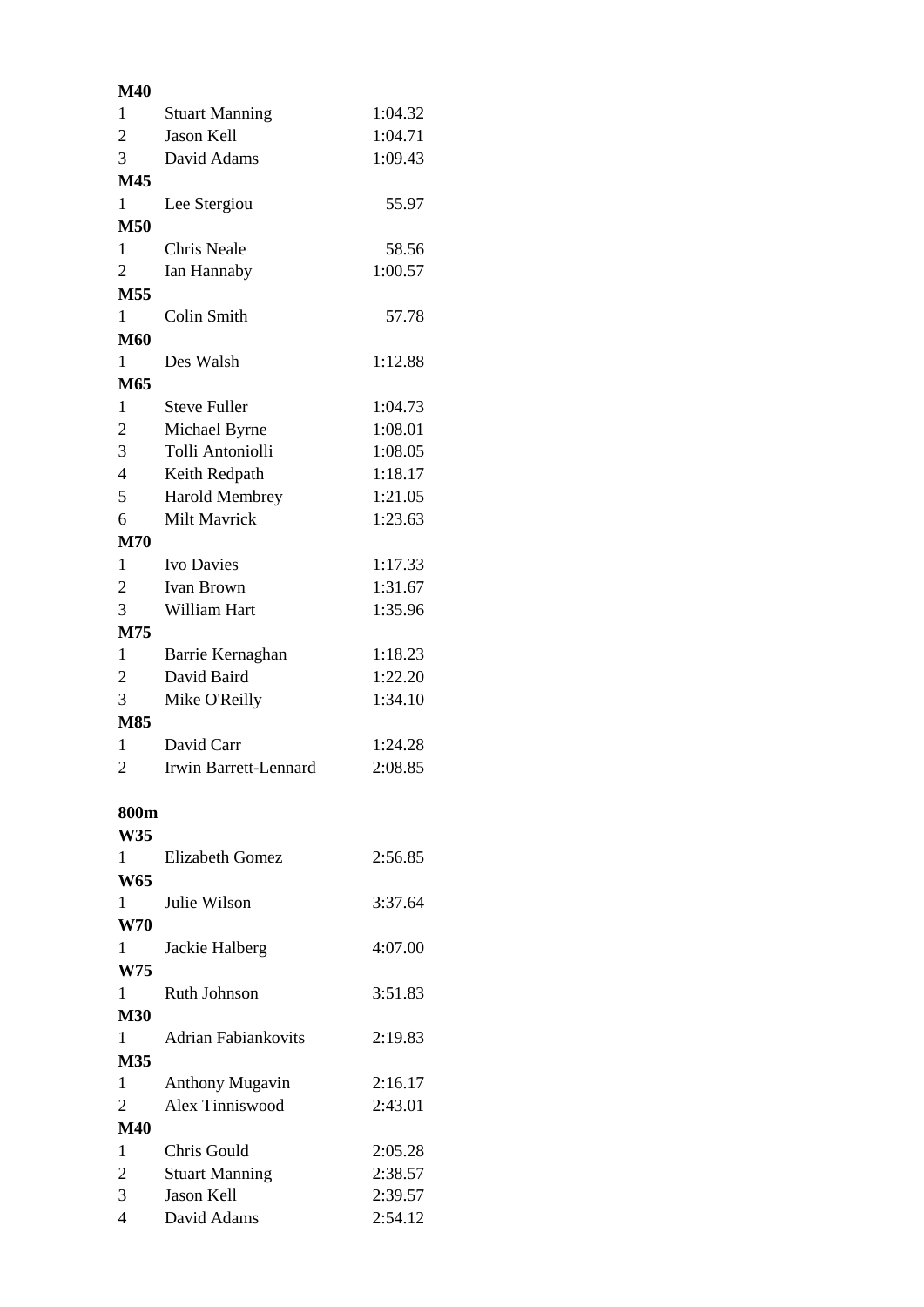| M50                      |                                 |          |
|--------------------------|---------------------------------|----------|
| 1                        | Jannie Baard                    | 2:19.93  |
| $\overline{c}$           | <b>Chris Neale</b>              | 2:22.88  |
| 3                        | Ian Hannaby                     | 2:25.22  |
| $\overline{4}$           | Andy Abbey                      | 2:33.23  |
| 5                        | John McShane                    | 2:49.20  |
| 6                        | Dante Giacomin                  | 3:07.19  |
| M55                      |                                 |          |
| 1                        | <b>Randy Hobbs</b>              | 3:08.12  |
| <b>M60</b>               |                                 |          |
| $\mathbf{1}$             | Martin Kennedy                  | 2:33.97  |
| $\overline{c}$           | Akos Gyarmathy                  | 2:53.00  |
| 3                        | Des Walsh                       | 3:12.59  |
| M65                      |                                 |          |
| 1                        | Michael Byrne                   | 2:45.05  |
| $\overline{2}$           | Giovanni Puglisi                | 2:53.39  |
| 3                        | Mercurio Cicchini               | 3:12.45  |
| $\overline{\mathcal{A}}$ | <b>Frank Price</b>              | 5:12.58  |
| <b>M70</b>               |                                 |          |
| 1                        | Jim Klinge                      | 3:07.92  |
| $\overline{c}$           | <b>Bruce Wilson</b>             | 3:22.55  |
| 3                        | William Hart                    | 3:36.30  |
|                          | <b>Bob Hull</b>                 | DQ       |
| M75                      |                                 |          |
| 1                        | <b>Bert Carse</b>               | 3:05.20  |
| $\overline{2}$           | David Baird                     | 3:08.54  |
| 3                        | Lyle James                      | 6:33.52  |
| M85                      |                                 |          |
| 1                        | David Carr                      | 3:19.43  |
| $\overline{2}$           | Cecil Walkley                   | 10:56.31 |
|                          |                                 |          |
| 1500m                    |                                 |          |
| W35                      |                                 |          |
| 1                        | <b>Elizabeth Gomez</b>          | 5:58.36  |
| <b>W40</b>               |                                 |          |
| 1                        | Clare Wardle                    | 5:01.91  |
| <b>W50</b>               |                                 |          |
| 1<br>W55                 | Janne Wells                     | 7:11.84  |
|                          |                                 | 5:53.95  |
| 1<br>$\overline{c}$      | Sue Zlnay                       | 6:31.14  |
|                          | Karyn Gower                     |          |
| <b>W65</b><br>1          | Julie Wilson                    |          |
| M35                      |                                 | 7:27.75  |
| 1                        |                                 | 4:48.20  |
| $\overline{c}$           | David Graieg                    | 4:52.43  |
| 3                        | <b>Matt Byles</b><br>Chris Lark |          |
|                          |                                 | 4:56.26  |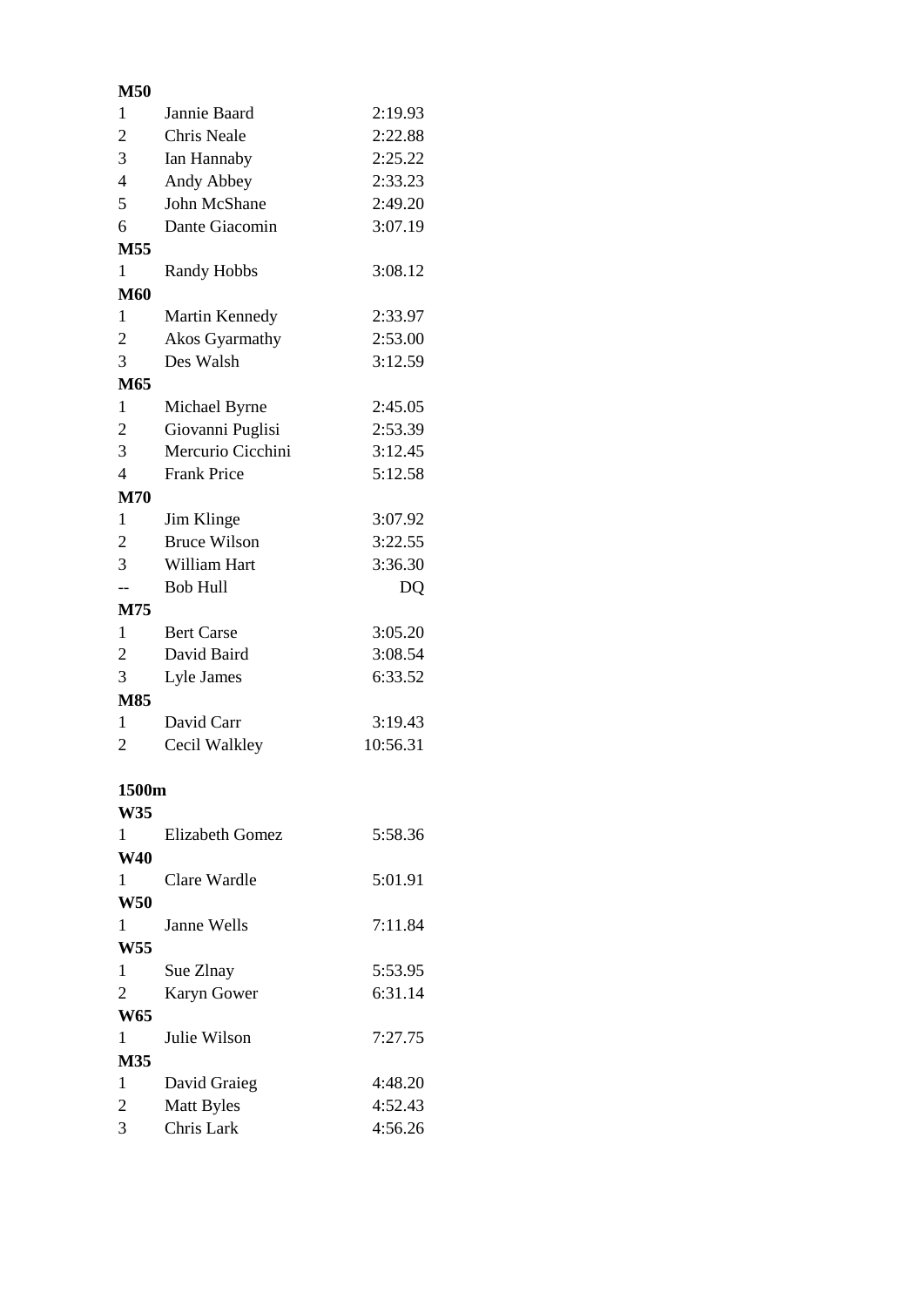| <b>M40</b>              |                        |          |
|-------------------------|------------------------|----------|
| 1                       | Chris Gould            | 4:17.47  |
| $\overline{c}$          | <b>Stuart Manning</b>  | 5:34.75  |
| 3                       | Jason Kell             | 5:50.25  |
| $\overline{4}$          | David Adams            | 5:55.30  |
| M45                     |                        |          |
| 1                       | Dirk Klicker           | 4:58.54  |
| M50                     |                        |          |
| 1                       | Jannie Baard           | 5:07.39  |
| $\overline{c}$          | Ian Hannaby            | 5:16.28  |
| 3                       | Andy Abbey             | 5:25.08  |
| $\overline{4}$          | <b>John McShane</b>    | 5:51.74  |
| M55                     |                        |          |
| 1                       | <b>Randy Hobbs</b>     | 6:34.27  |
| <b>M60</b>              |                        |          |
| 1                       | Alan Gower             | 5:04.32  |
| $\overline{c}$          | Martin Kennedy         | 5:28.30  |
| 3                       | Akos Gyarmathy         | 6:00.93  |
| $\overline{4}$          | <b>Bruce McGeorge</b>  | 6:37.58  |
| M65                     |                        |          |
| 1                       | Giovanni Puglisi       | 5:49.77  |
| $\overline{c}$          | Mercurio Cicchini      | 6:24.78  |
| 3                       | <b>Milt Mavrick</b>    | 6:49.99  |
| $\overline{4}$          | <b>Frank Price</b>     | 10:17.89 |
| <b>M70</b>              |                        |          |
| 1                       | <b>Bob Hull</b>        | 6:06.27  |
| 2                       | <b>Bruce Wilson</b>    | 6:44.82  |
| M75                     |                        |          |
| 1                       | <b>Bert Carse</b>      | 6:17.77  |
| $\overline{c}$          | David Baird            | 6:24.06  |
| 3                       | <b>Bob Schickert</b>   | 8:28.70  |
| 4                       | Lyle James             | 12:57.6  |
| M85                     |                        |          |
| 1                       | Irwin Barrett-Lennard  | 9:44.11  |
|                         |                        |          |
| 5000m                   |                        |          |
| W35                     |                        |          |
| $\mathbf{1}$            | <b>Elizabeth Gomez</b> | 22:01.8h |
| <b>W40</b>              |                        |          |
| 1                       | Clare Wardle           | 18:42.49 |
| $\overline{2}$          | Vanessa Carson         | 19:11.26 |
| <b>W50</b>              |                        |          |
| 1                       | Barbara Hasenoehrl     | 26:28.40 |
| 2                       | Silke Peglow           | 27:09.19 |
| W55                     |                        |          |
| 1                       | Sue Zlnay              | 21:57.0h |
| $\overline{\mathbf{c}}$ | Karyn Gower            | 23:45.13 |
| $\overline{3}$          | Lori Sexton            | 25:10.07 |
| <b>W65</b>              |                        |          |
| 1                       | Julie Wilson           | 26:32.97 |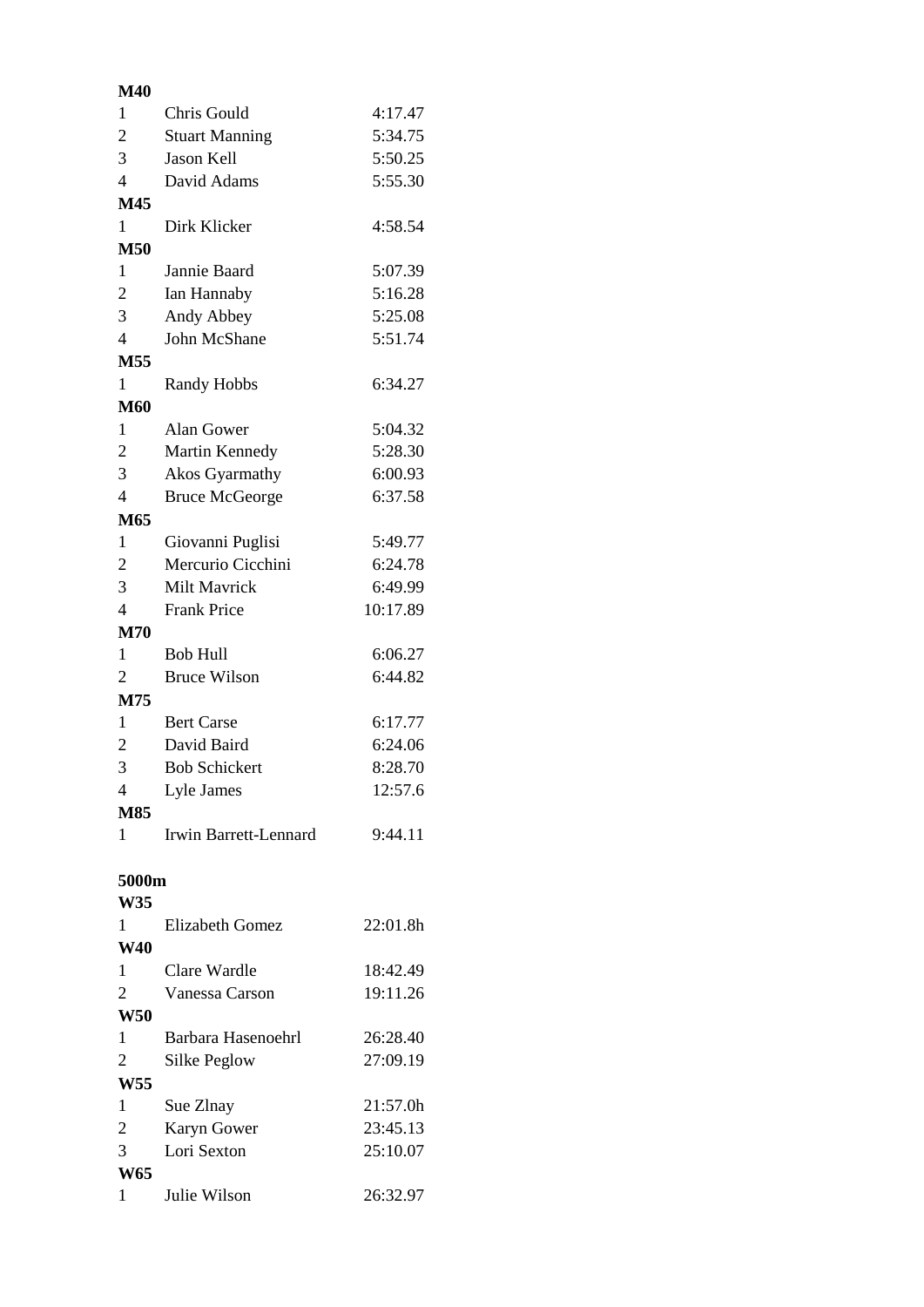| <b>W70</b>             |                          |          |
|------------------------|--------------------------|----------|
| $1 \quad \blacksquare$ | <b>Hazel Stephen</b>     | 35:27.17 |
| W75                    |                          |          |
| 1                      | Loretta Shillinglaw      | 38:26.53 |
| <b>M30</b>             |                          |          |
| $1 \quad$              | Paul Beckers             | 16:35.74 |
| M35                    |                          |          |
| 1                      | <b>Matt Byles</b>        | 18:40.77 |
| 2                      | Zane Walsh               | 19:26.05 |
| <b>M40</b>             |                          |          |
| $\mathbf{1}$           | David Adams              | 24:02.01 |
| 2                      | <b>Jason Kell</b>        | 24:18.77 |
| <b>M50</b>             |                          |          |
| 1                      | <b>Andrew Davison</b>    | 19:03.99 |
| 2                      | Ian Hannaby              | 20:54.81 |
| $\overline{3}$         | John McShane             | 21:57.41 |
| $\overline{4}$         | Dante Giacomin           | 24:50.78 |
| M55                    |                          |          |
| $\mathbf{1}$           | John Fisher              | 22:45.35 |
| 2                      | <b>Stephen Grannells</b> | 30:19.37 |
| <b>M60</b>             |                          |          |
| $1 \quad$              | Alan Gower               | 18:42.46 |
| $\overline{2}$         | Paul Scott-Taylor        | 22:11.63 |
| $\overline{3}$         | <b>Bruce McGeorge</b>    | 24:01.58 |
| M65                    |                          |          |
| $\mathbf{1}$           | Giovanni Puglisi         | 20:53.02 |
| 2                      | Mercurio Cicchini        | 23:43.39 |
| 3                      | Michael Byrne            | 23:48.07 |
| $\overline{4}$         | Michael Lee              | 23:50.59 |
| 5                      | Milt Mavrick             | 25:59.35 |
| 6                      | <b>Frank Price</b>       | 40:55.99 |
| <b>M70</b>             |                          |          |
| $\mathbf{1}$           | <b>Bob Hull</b>          | 22:15.72 |
| 2                      | Jim Langford             | 23:13.26 |
| 3                      | <b>Bruce Wilson</b>      | 24:21.08 |
| $\overline{4}$         | Jim Klinge               | 24:45.09 |
| M75                    |                          |          |
| $1 \quad$              | <b>Bert Carse</b>        | 22:48.54 |
| $\mathbf{2}$           | David Baird              | 23:41.97 |
| 3 <sup>1</sup>         | <b>Bob Schickert</b>     | 31:40.28 |
| <b>M80</b>             |                          |          |
| 1                      | <b>Morland Smith</b>     | 32:19.29 |
| <b>M85</b>             |                          |          |
| 1                      | Irwin Barrett-Lennard    | 35:00.28 |
| 10000 m                |                          |          |
| W35                    |                          |          |
| 1                      | <b>Elizabeth Gomez</b>   | 46:40.9h |
| <b>W40</b>             |                          |          |
| 1                      | Clare Wardle             | 39:18.2h |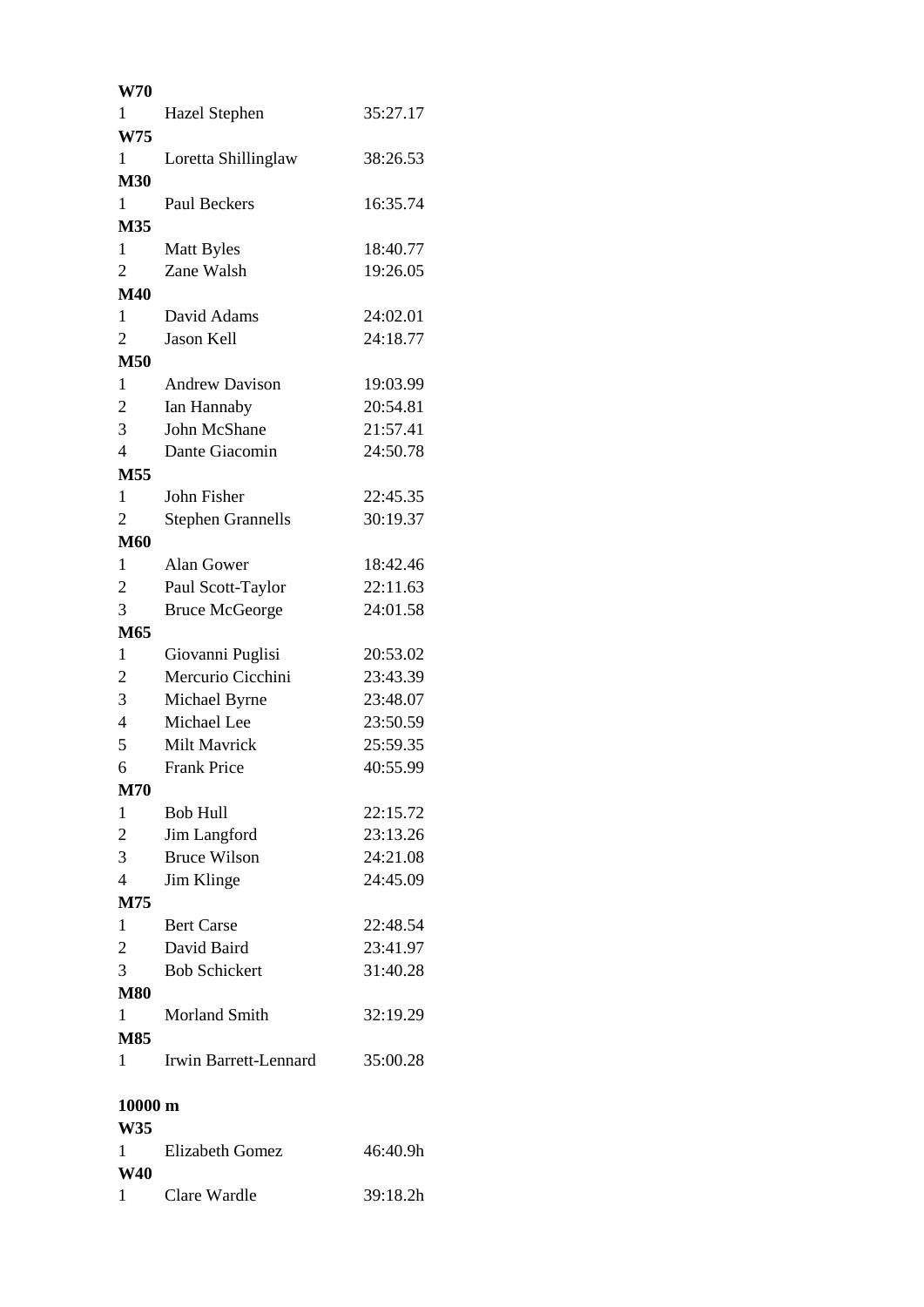| W50                    |                            |            |        |    |
|------------------------|----------------------------|------------|--------|----|
| $1 \quad \blacksquare$ | Dee Roe                    | 42:30.7h   |        |    |
| 2                      | Barbara Hasenoehrl         | 56:05.0h   |        |    |
| 3 <sup>7</sup>         | Silke Peglow               | 57:17.7h   |        |    |
| <b>W55</b>             |                            |            |        |    |
| $1 \quad \Box$         | Lori Sexton                | 52:45.8h   |        |    |
| <b>M30</b>             |                            |            |        |    |
| $1 \quad \Box$         | <b>Adrian Fabiankovits</b> | 40:18.3h   |        |    |
| M35                    |                            |            |        |    |
| $1 \quad \Box$         | Chris Lark                 | 36:58.4h   |        |    |
| $\overline{2}$         | Zane Walsh                 | 41:44.3h   |        |    |
| M40                    |                            |            |        |    |
| $1 \quad \blacksquare$ | Ross Langford              | 33:49.4h   |        |    |
| 2                      | Tim Karajas                | 42:46.2h   |        |    |
| 3                      | David Adams                | 49:17.5h   |        |    |
| $\overline{4}$         | Jason Kell                 | 57:44.5h   |        |    |
| M50                    |                            |            |        |    |
| $1 \quad \blacksquare$ | <b>Andrew Davison</b>      | 41:26.4h   |        |    |
| M55                    |                            |            |        |    |
| $1 \quad \Box$         | John Fisher                | 47:13.2h   |        |    |
| M60                    |                            |            |        |    |
| $1 \quad \blacksquare$ | Paul Scott-Taylor          | 44:53.2h   |        |    |
| $\overline{2}$         | Bob Colligan               | 46:15.6h   |        |    |
| 3 <sup>7</sup>         | Michihito Muroi            | 58:57.0h   |        |    |
| M65                    |                            |            |        |    |
| $1 \quad \Box$         | Giovanni Puglisi           | 45:59.1h   |        |    |
| 2                      | Milt Mavrick               | 53:31.8h   |        |    |
| <b>M70</b>             |                            |            |        |    |
| 1                      | Jim Langford               | 49:39.5h   |        |    |
| $\overline{2}$         |                            |            |        |    |
| M75                    |                            |            |        |    |
|                        | 1 David Baird              | 49:31.8h   |        |    |
|                        | 2 Bob Schickert            | 1:07:27.8h |        |    |
|                        |                            |            |        |    |
|                        | <b>80m Short Hurdles</b>   |            |        |    |
| <b>W40</b>             |                            |            | wind   |    |
|                        | 1 Melissa Foster           | 12.86      | $+0.7$ |    |
| <b>W50</b>             |                            |            |        |    |
| $1 \quad \Box$         | Jennifer Parker            | 16.78      | $+0.7$ |    |
| W55                    |                            |            |        |    |
|                        | 1 Delia Baldock            | 18.31      | $+0.7$ |    |
| <b>W65</b>             |                            |            |        |    |
|                        | 1 Maureen Keshwar          | 18.48      | $-0.2$ | SR |
| <b>M70</b>             |                            |            |        |    |
| 1                      | Greg Kennedy               | 15.87      | $-0.2$ |    |
|                        |                            |            |        |    |
|                        | <b>100m Short Hurdles</b>  |            |        |    |
| <b>M50</b>             |                            |            |        |    |
| $1 \quad$              | <b>Andrew Brooker</b>      | 18.2h      | $+1.8$ |    |
| $\overline{2}$         | Eric Hayward               | 20.5h      | $+1.8$ |    |
| M55                    |                            |            |        |    |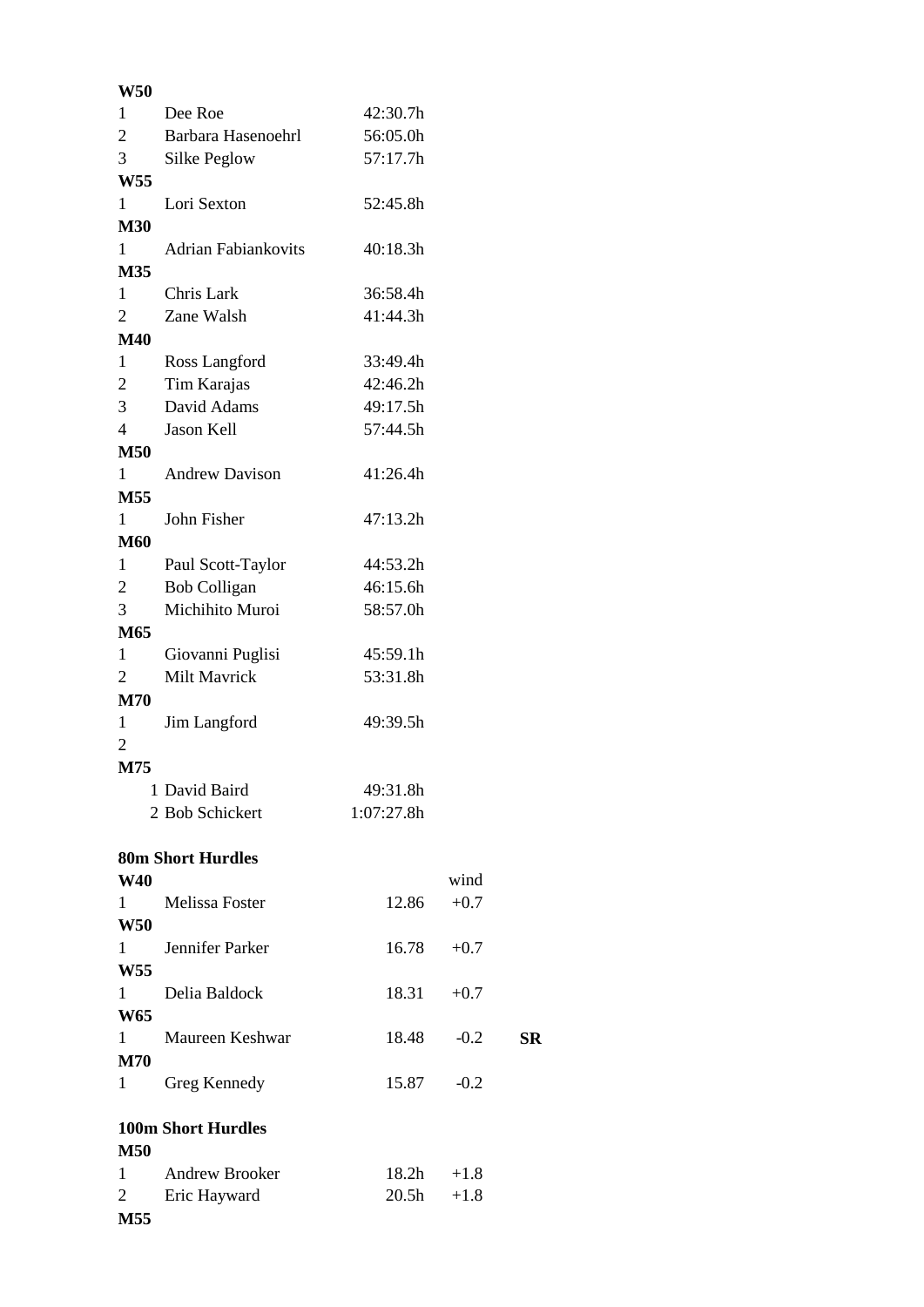| $\mathbf{1}$               | JP Moutia                 | 23.40    | $+1.4$       |           |
|----------------------------|---------------------------|----------|--------------|-----------|
| <b>M30</b>                 | <b>110m Short Hurdles</b> |          |              |           |
| $1 \quad \Box$             | Vincent Sew Hew           |          | $15.82 +1.4$ | <b>SR</b> |
| <b>W50</b>                 | <b>300m Hurdles</b>       |          |              |           |
|                            | 1 Jennifer Parker         | 56.79    |              |           |
|                            | 2 Janne Wells             | 1:05.74  |              |           |
| <b>W55</b>                 |                           |          |              |           |
| $1 \quad \Box$             | Delia Baldock             | 1:10.19  |              |           |
| <b>W60</b>                 |                           |          |              |           |
| $1 \quad \Box$             | Carol Bowman              | 1:13.45  |              | <b>SR</b> |
| M65                        |                           |          |              |           |
| $1 \quad \blacksquare$     | Giovanni Puglisi          | 1:01.52  |              |           |
| $\overline{2}$             | <b>Harold Membrey</b>     | 1:11.98  |              |           |
| <b>M70</b>                 |                           |          |              |           |
| $\mathbf{1}$               | Greg Kennedy              | 1:03.36  |              |           |
| $\overline{2}$             | <b>Bruce Wilson</b>       | 1:23.47  |              |           |
|                            |                           |          |              |           |
| <b>M50</b>                 | <b>400m Hurdles</b>       |          |              |           |
|                            | 1 Chris Neale             | 1:06.36  |              |           |
| $\overline{2}$             | <b>Andrew Brooker</b>     | 1:08.71  |              |           |
| M55                        |                           |          |              |           |
| $\mathbf 1$                | <b>Garry Hastie</b>       | 1:23.51  |              |           |
| 2                          | JP Moutia                 | 1:29.38  |              |           |
|                            |                           |          |              |           |
| <b>W30</b>                 | 2000m Steeplechase        |          |              |           |
| $\mathbf{1}$               | Jaime Lovell              | 8:43.75  |              | SR        |
| <b>W40</b><br>$\mathbf{1}$ | Vanessa Carson            | 8:00.50  |              |           |
| W45                        |                           |          |              |           |
| $\mathbf{1}$               | <b>Tracy Gallagher</b>    | 9:57.51  |              |           |
| <b>W50</b>                 |                           |          |              |           |
| $\mathbf{1}$               | Janne Wells               | 10:50.41 |              |           |
| $\overline{2}$             | Silke Peglow              | 11:05.57 |              |           |
| $\overline{3}$             | Jacqui McQueen            | 11:48.20 |              |           |
| <b>W65</b>                 |                           |          |              |           |
| $\mathbf{1}$               | Julie Wilson              | 10:56.40 |              |           |
| W75                        |                           |          |              |           |
| 1                          | Lynne Schickert           | 18:42.57 |              |           |
| M65                        |                           |          |              |           |
| $\mathbf{1}$               | Giovanni Puglisi          | 9:02.66  |              |           |
| $\overline{2}$             | <b>Harold Membrey</b>     | 11:00.14 |              |           |
| 3                          | Milt Mavrick              | 12:04.54 |              |           |
| <b>M70</b>                 |                           |          |              |           |
| $\mathbf{1}$               | <b>Bruce Wilson</b>       | 10:41.95 |              |           |
| M75                        |                           |          |              |           |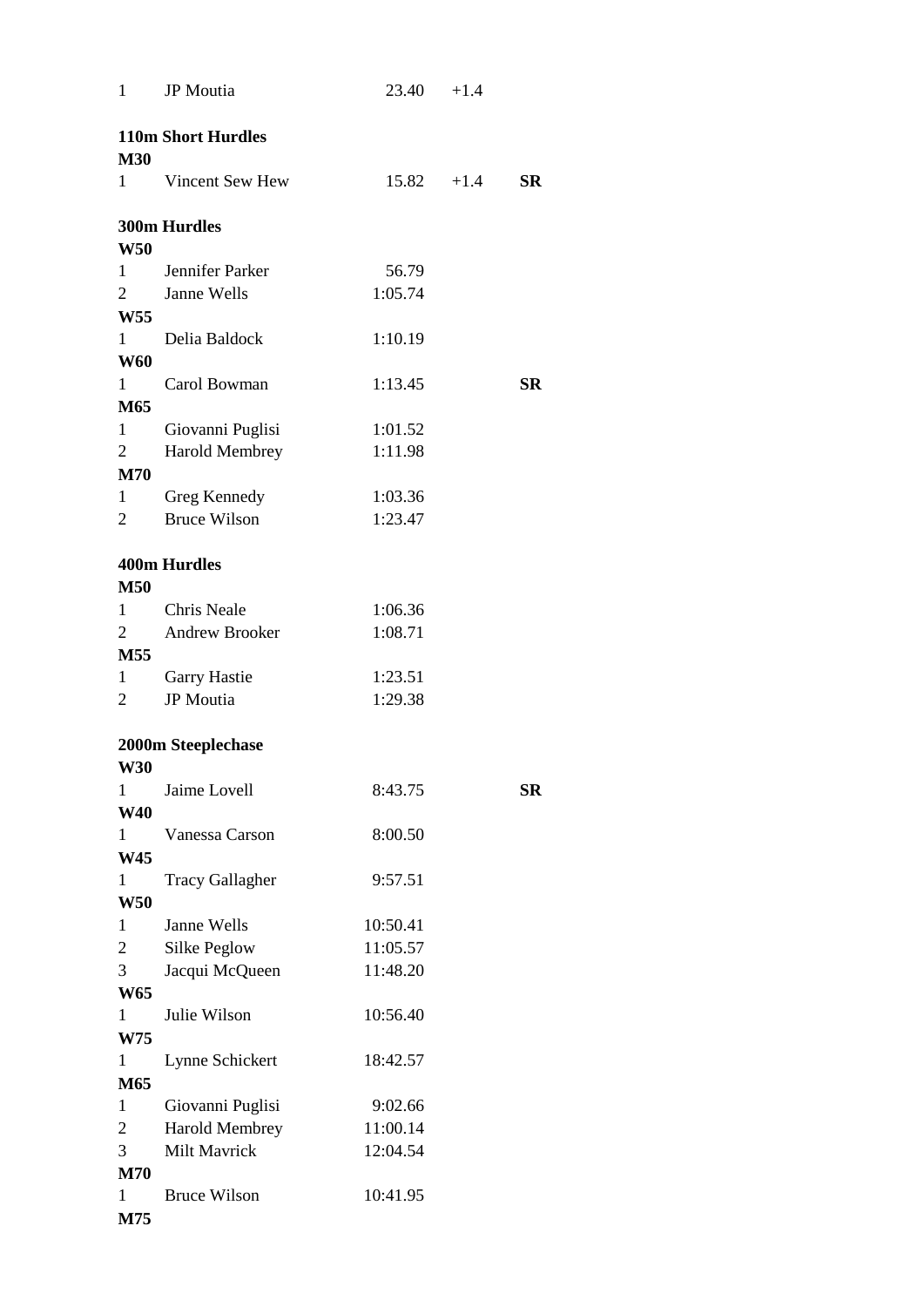| 1              | <b>Bert Carse</b>         | 10:16.78 |           |
|----------------|---------------------------|----------|-----------|
| $\overline{2}$ | <b>Bob Schickert</b>      | 13:08.34 |           |
| <b>M80</b>     |                           |          |           |
| 1              | Morland Smith             | 13:59.03 |           |
| <b>M85</b>     |                           |          |           |
| 1              | David Carr                | 11:16.95 |           |
| $\overline{2}$ | Irwin BarrettLennard      | 14:32.32 |           |
|                |                           |          |           |
|                | <b>3000m Steeplechase</b> |          |           |
| <b>M40</b>     |                           |          |           |
| $1 \quad \Box$ | David Adams               | 17:03.39 |           |
| <b>M50</b>     |                           |          |           |
| 1              | Ian Hannaby               | 13:42.13 |           |
| M55            |                           |          |           |
| $1 \quad \Box$ | Alan Gray                 | 15:30.41 |           |
|                |                           |          |           |
|                | 1500m Race Walk           |          |           |
| W35            |                           |          |           |
|                | 1 Elizabeth Gomez         | 13:01.22 |           |
| <b>W40</b>     |                           |          |           |
| $\mathbf{1}$   | Sally-Anne Smith          | 9:30.40  |           |
| <b>W50</b>     |                           |          |           |
| $\mathbf{1}$   | Karyn Tolardo             | 8:10.86  |           |
| $\overline{2}$ | <b>Wendy Farrow</b>       | 9:31.06  |           |
| 3              | Paula Kennedy             | 10:59.86 |           |
| <b>W65</b>     |                           |          |           |
| 1              | <b>Elaine Dance</b>       | 11:33.82 |           |
| W75            |                           |          |           |
| $\mathbf{1}$   | Peggy Macliver            | 10:44.46 | <b>SR</b> |
| $\overline{2}$ | Ruth Johnson              | 11:18.63 |           |
| 3              | Lynne Schickert           | 12:04.61 |           |
| <b>W80</b>     |                           |          |           |
| $\mathbf{1}$   | Sylvia Byers              | 12:44.51 |           |
| <b>M40</b>     |                           |          |           |
| $\mathbf{1}$   | Jason Kell                | 9:17.66  |           |
| $\overline{2}$ | David Adams               | 15:58.83 |           |
| M45            |                           |          |           |
| 1              | Wayne Byram               | 8:30.54  |           |
| <b>M50</b>     |                           |          |           |
| $\mathbf{1}$   | <b>Andrew Duncan</b>      | 6:48.30  |           |
| M55            |                           |          |           |
| $\mathbf{1}$   | <b>Garry Hastie</b>       | 8:18.03  |           |
| $\overline{2}$ | John Dennehy              | 10:36.76 |           |
| <b>M60</b>     |                           |          |           |
| 1              | Victor Munoz              | 8:36.79  |           |
| $\overline{2}$ | Des Walsh                 | 16:55.83 |           |
| M65            |                           |          |           |
| 1              | <b>Harold Membrey</b>     | 11:55.34 |           |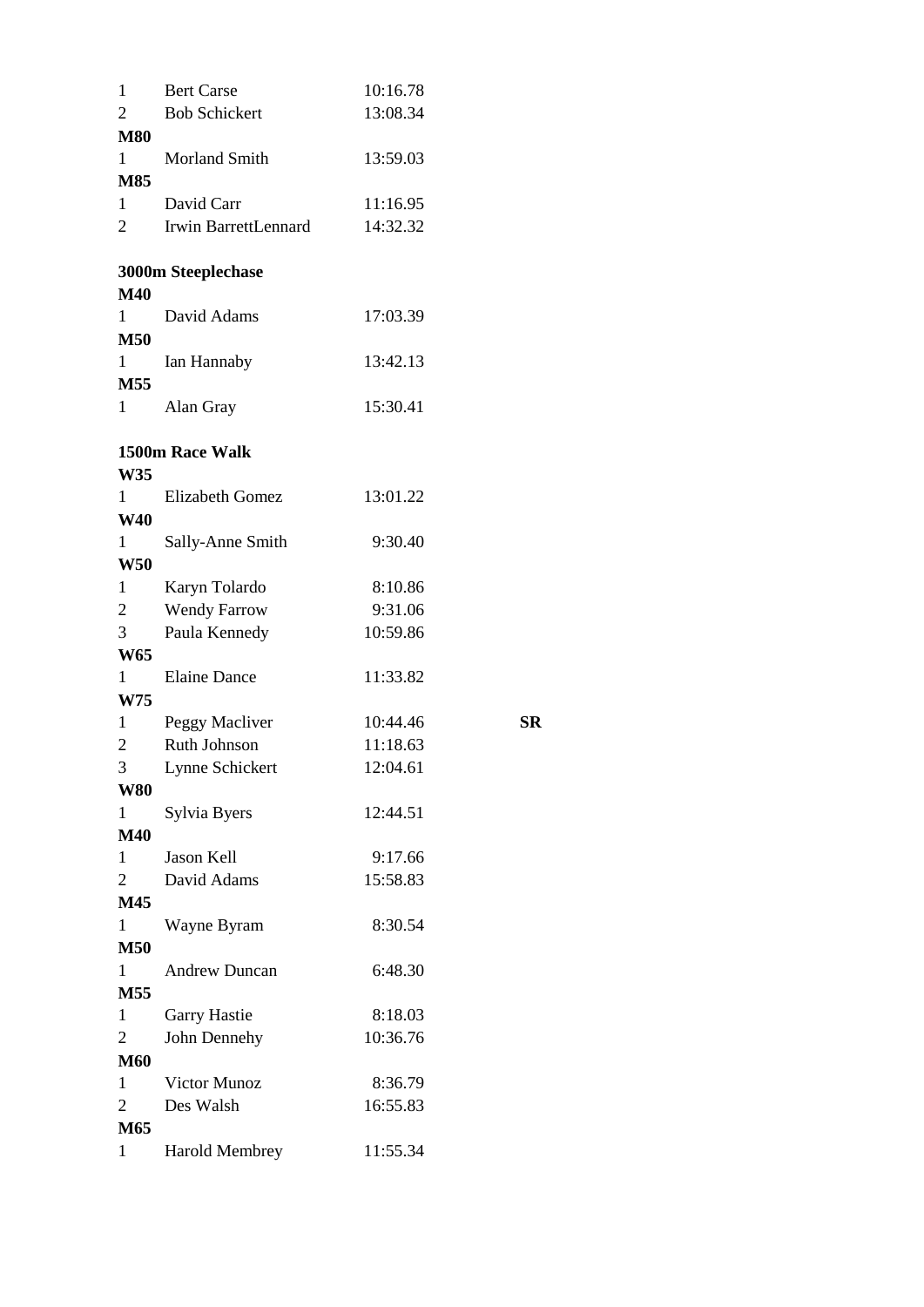| <b>M70</b>                   |                      |          |    |
|------------------------------|----------------------|----------|----|
| 1                            | John McDonagh        | 9:34.99  |    |
| 2                            | Haydn Gawne          | 9:49.54  |    |
| 3 <sup>7</sup>               | <b>Bruce Wilson</b>  | 10:38.45 |    |
| M75                          |                      |          |    |
| 1                            | Johan Hagedoorn      | 11:19.67 |    |
| M85                          |                      |          |    |
| 1                            | Cecil Walkley        | 29:39.9h |    |
|                              | 3000m Race Walk      |          |    |
| <b>W50</b>                   |                      |          |    |
| 1                            | Karyn Tolardo        | 16:54.64 |    |
| 2                            | <b>Wendy Farrow</b>  | 19:43.38 |    |
| <b>W65</b>                   |                      |          |    |
| 1                            | <b>Elaine Dance</b>  | 23:20.85 |    |
| <b>W75</b>                   |                      |          |    |
| $\mathbf{1}$                 | Peggy Macliver       | 22:20.27 | SR |
| $\overline{2}$               | Luella Jenkins       | 23:17.97 |    |
| 3                            | Lynne Schickert      | 24:25.52 |    |
| <b>M45</b>                   |                      |          |    |
| $\mathbf{1}$                 | Wayne Byram          | 19:17.65 |    |
| M55                          |                      |          |    |
| 1                            | <b>Garry Hastie</b>  | 17:05.94 |    |
| <b>M60</b>                   |                      |          |    |
| 1                            | Victor Munoz         | 18:11.97 |    |
|                              | Des Walsh            | DQ       |    |
| <b>M70</b>                   |                      |          |    |
| 1                            | John McDonagh        | 20:40.73 |    |
| $\overline{2}$               | Haydn Gawne          | 20:45.41 |    |
| 3                            | Lui Cecotti          | 22:19.39 |    |
| M75                          |                      |          |    |
| $1 \quad \blacksquare$       | Johan Hagedoorn      | 22:19.95 |    |
|                              | 5000m Race Walk      |          |    |
| <b>W50</b>                   |                      |          |    |
| $1 \quad \blacksquare$       | Karyn Tolardo        | 29:18.63 |    |
| <b>W65</b>                   |                      |          |    |
| <b>W75</b>                   | 1 Elaine Dance       | 39:43.87 |    |
|                              |                      |          |    |
| $1 \quad \blacksquare$       | Lynne Schickert      | 42:11.96 |    |
| M40                          | 1 Jason Kell         |          |    |
| M45                          |                      | 35:53.38 |    |
| 1                            |                      | 34:03.74 |    |
|                              | Wayne Byram          |          |    |
| <b>M50</b><br>$1 \quad \Box$ | <b>Andrew Duncan</b> | 24:46.56 |    |
| M55                          |                      |          |    |
| $1 \quad \blacksquare$       | <b>Garry Hastie</b>  | 29:19.80 |    |
| <b>M60</b>                   |                      |          |    |
| 1                            | Victor Munoz         | 30:08.95 |    |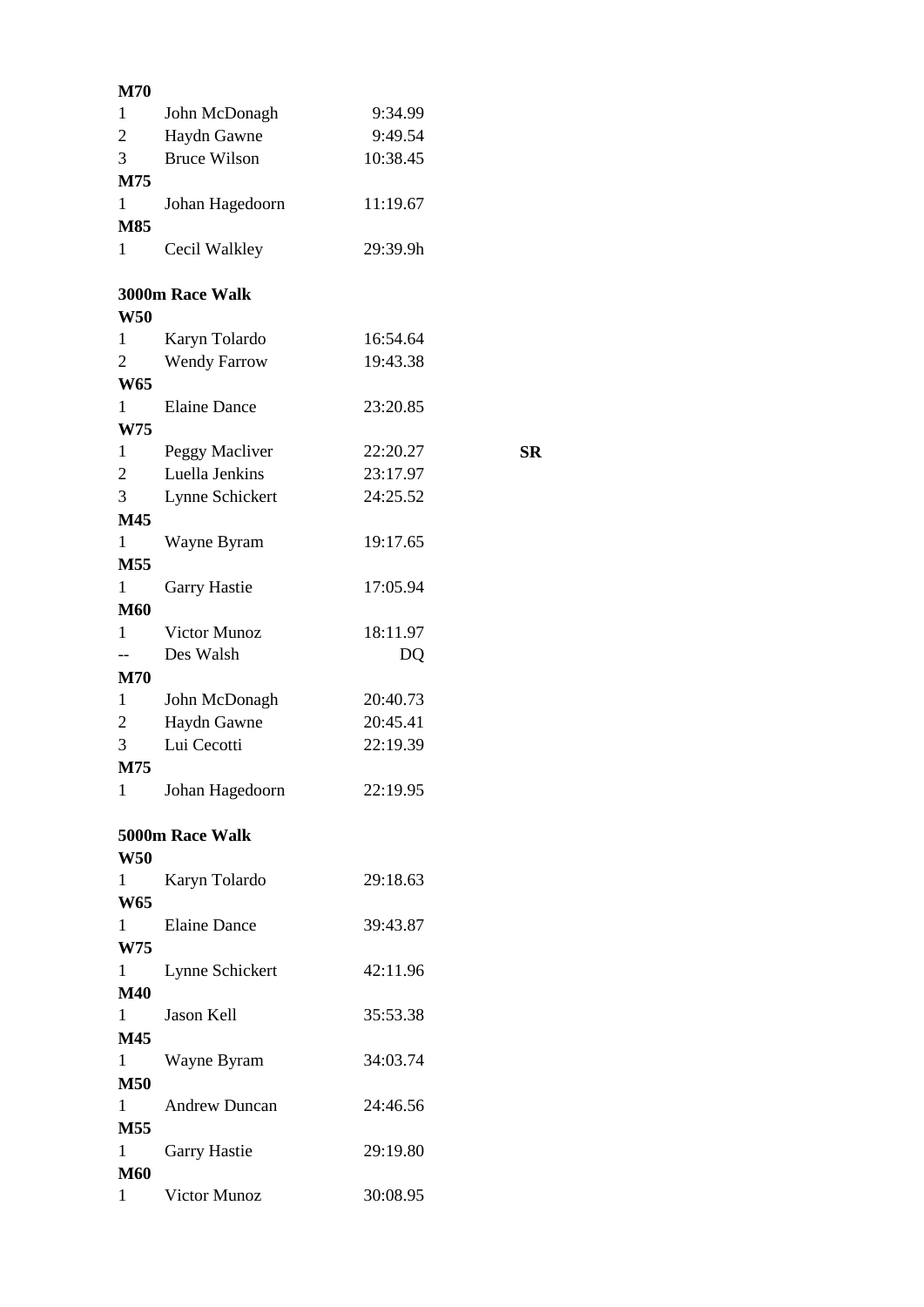| M70                                  |                       |                   |        |           |
|--------------------------------------|-----------------------|-------------------|--------|-----------|
| $\mathbf{1}$                         | John McDonagh         | 36:20.80          |        |           |
| $\overline{2}$                       | Lui Cecotti           | 37:48.84          |        |           |
| M75                                  |                       |                   |        |           |
| $1 \quad \Box$                       | Johan Hagedoorn       | 37:20.91          |        |           |
|                                      |                       |                   |        |           |
|                                      | <b>High Jump</b>      |                   |        |           |
| <b>W50</b>                           |                       |                   |        |           |
|                                      | 1 Lisa Limonas        | 1.30m             |        |           |
|                                      | 1 Sue Coate           | 1.30m             |        |           |
| W55                                  |                       |                   |        |           |
| $1 \quad \blacksquare$               | Delia Baldock         | 1.17m             |        |           |
| <b>W65</b>                           |                       |                   |        |           |
| $1 \quad \Box$                       | Gay Wyatt             | 1.05m             |        |           |
| <b>W70</b>                           |                       |                   |        |           |
| $1 \quad \Box$                       | <b>Brenda Painter</b> | 0.90 <sub>m</sub> |        |           |
| <b>W75</b>                           |                       |                   |        |           |
| $1 \quad \blacksquare$               | <b>Ruth Johnson</b>   | 0.90 <sub>m</sub> |        |           |
| $\overline{2}$                       | Luella Jenkins        | 0.90m             |        |           |
| 3 <sup>7</sup>                       | Lynne Schickert       | 0.85m             |        |           |
| M45                                  |                       |                   |        |           |
| $1 \quad \Box$                       | Jonathan Lester       | 1.60m             |        |           |
| <b>M50</b>                           |                       |                   |        |           |
|                                      | 1 Kevin Collins       | 1.05m             |        |           |
| M55                                  |                       |                   |        |           |
| $\mathbf{1}$                         | Hans Venter           | 1.50m             |        |           |
| $\overline{2}$                       | <b>Stuart Walker</b>  | 1.30m             |        |           |
| 3                                    | <b>Garry Hastie</b>   | 1.25m             |        |           |
| M65                                  |                       |                   |        |           |
| 1                                    | Dave Wyatt            | 1.30m             |        |           |
| $\overline{2}$                       | Franz Schlechter      | 1.15m             |        |           |
| M70                                  |                       |                   |        |           |
| 1                                    | Phil Smyth            | 1.30m             |        | <b>SR</b> |
| $\mathbf{1}$                         | <b>Gregory Wilson</b> | 1.30m             |        | SR        |
| 3                                    | <b>Greg Kennedy</b>   | 1.20m             |        |           |
| <b>M80</b>                           |                       |                   |        |           |
| 1                                    | Norman Richards       | 1.05m             |        |           |
| $\overline{2}$                       | Peter Muller          | 1.00 <sub>m</sub> |        |           |
|                                      |                       |                   | wind   |           |
|                                      | <b>Long Jump</b>      |                   |        |           |
| <b>W40</b><br>$1 \quad \Box$         |                       |                   |        |           |
| <b>W50</b>                           | Melissa Foster        | 5.22m             | $+2.4$ |           |
|                                      |                       |                   |        |           |
| $1 \quad \Box$                       | Lisa Limonas          | 3.99 <sub>m</sub> | $+1.0$ |           |
| <b>W55</b>                           |                       |                   |        |           |
| $1 \quad \Box$                       | Delia Baldock         | 3.36m             | $+2.0$ |           |
| <b>W65</b>                           |                       |                   |        |           |
| $1 \quad \blacksquare$<br><b>W70</b> | Gay Wyatt             | 3.08m             | $+1.1$ |           |
| $\mathbf{1}$                         | <b>Brenda Painter</b> | 2.06 <sub>m</sub> | $+1.7$ |           |
|                                      |                       |                   |        |           |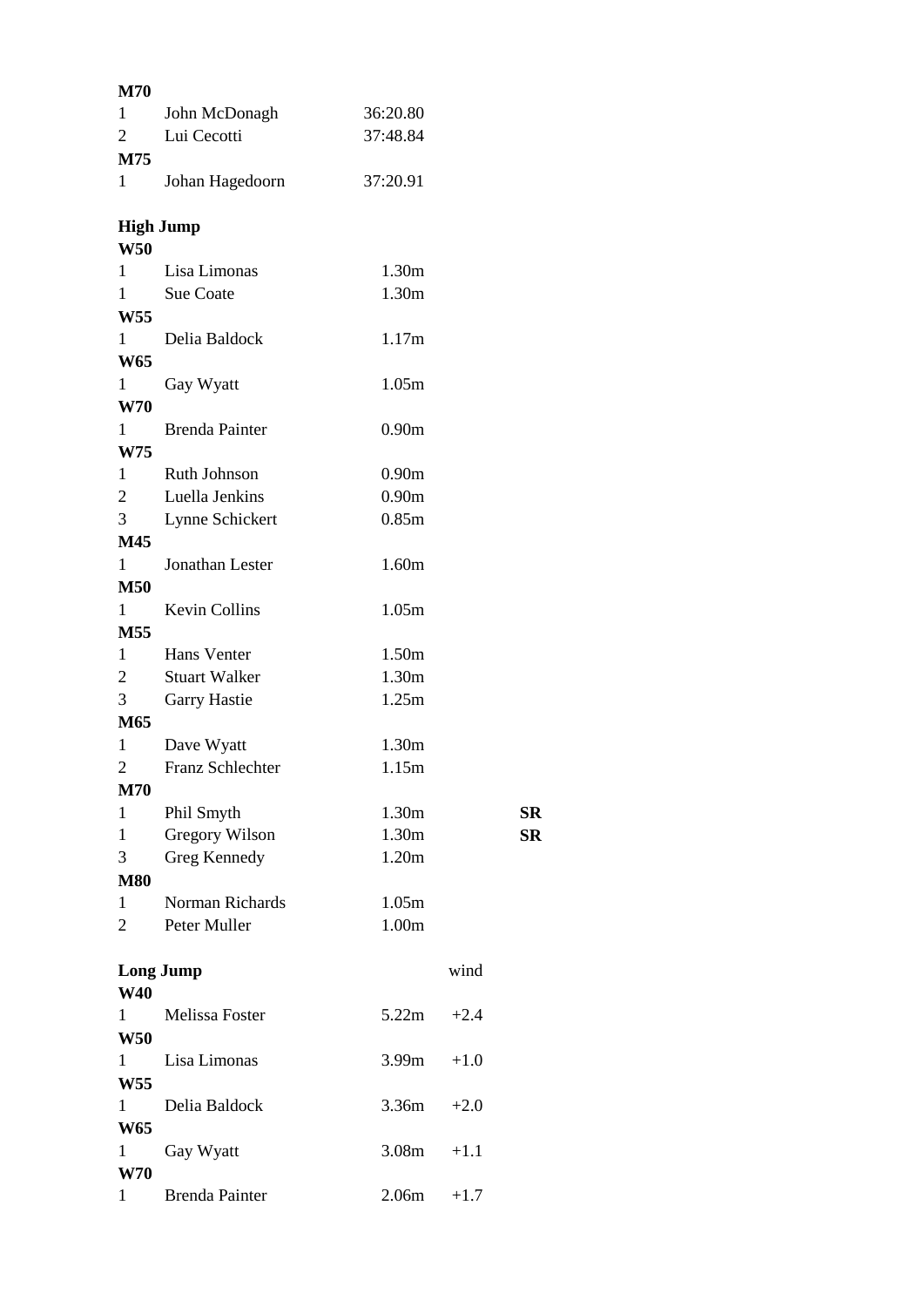| <b>W75</b>     |                      |                   |        |
|----------------|----------------------|-------------------|--------|
| 1              | Ruth Johnson         | 2.71m             | $+2.3$ |
| $\overline{2}$ | Luella Jenkins       | 2.51m             | $+0.8$ |
| 3              | Lynne Schickert      | 1.97m             | $+1.4$ |
| M35            |                      |                   |        |
| 1              | Alex Tinniswood      | 4.53m             | $+2.4$ |
| M45            |                      |                   |        |
| 1              | Jonathan Lester      | 5.31m             | $+1.3$ |
| <b>M50</b>     |                      |                   |        |
| 1              | Chris Neale          | $5.10m + 1.4$     |        |
| $\overline{2}$ | Ian Hannaby          | $4.59m + 1.5$     |        |
| 3              | <b>Kevin Collins</b> | 2.91 <sub>m</sub> | $+1.5$ |
| M55            |                      |                   |        |
| $\mathbf{1}$   | Colin Smith          | 4.80m             | $+1.1$ |
| $\overline{2}$ | Hans Venter          | $4.59m + 1.6$     |        |
| 3              | JP Moutia            | $3.79m + 1.3$     |        |
| M65            |                      |                   |        |
| 1              | Dave Wyatt           | 4.43m             | $+1.6$ |
| <b>M70</b>     |                      |                   |        |
| 1              | Greg Kennedy         | 2.62m             | $+0.9$ |
| <b>M80</b>     |                      |                   |        |
| 1              | Norman Richards      | 3.24m             | $+1.5$ |

## **Triple Jump**

| <b>W40</b>      |                       |                   | wind   |
|-----------------|-----------------------|-------------------|--------|
| $\mathbf{1}$    | Melissa Foster        | 11.38m            | $+1.4$ |
| $\overline{2}$  | Jasmine Heslop        | 8.34m             | $+0.6$ |
| <b>W50</b>      |                       |                   |        |
| $\mathbf{1}$    | Lisa Limonas          | 9.13m             | $+2.6$ |
| W <sub>55</sub> |                       |                   |        |
| 1               | Delia Baldock         | 7.41 <sub>m</sub> | $+2.9$ |
| <b>W65</b>      |                       |                   |        |
| 1               | Gay Wyatt             | 7.03 <sub>m</sub> | $+0.6$ |
| $\overline{2}$  | Maureen Keshwar       | 6.57m             | $+0.0$ |
| 3               | <b>Barb Wilson</b>    | 6.51m             | $+1.5$ |
| <b>W70</b>      |                       |                   |        |
| 1               | <b>Brenda Painter</b> | 5.60m             | $-0.5$ |
| W75             |                       |                   |        |
| $\mathbf{1}$    | Ruth Johnson          | 6.38m             | $+0.0$ |
| $\overline{2}$  | Luella Jenkins        | 5.12m             | $+0.0$ |
| 3               | Lynne Schickert       | 4.77m             | $+0.0$ |
| M35             |                       |                   |        |
| $\mathbf{1}$    | Alex Tinniswood       | 9.35m             | $-0.8$ |
| M45             |                       |                   |        |
| $\mathbf{1}$    | Jonathan Lester       | 10.40m            | $-0.4$ |
| <b>M50</b>      |                       |                   |        |
| 1               | Ian Hannaby           | 8.87m             | $+0.0$ |
| M55             |                       |                   |        |
| $\mathbf{1}$    | Colin Smith           | 9.43 <sub>m</sub> | $-0.8$ |
| $\mathfrak{2}$  | JP Moutia             | 7.75m             | $-0.7$ |
| 3               | <b>Stuart Walker</b>  | 7.60m             | $-0.4$ |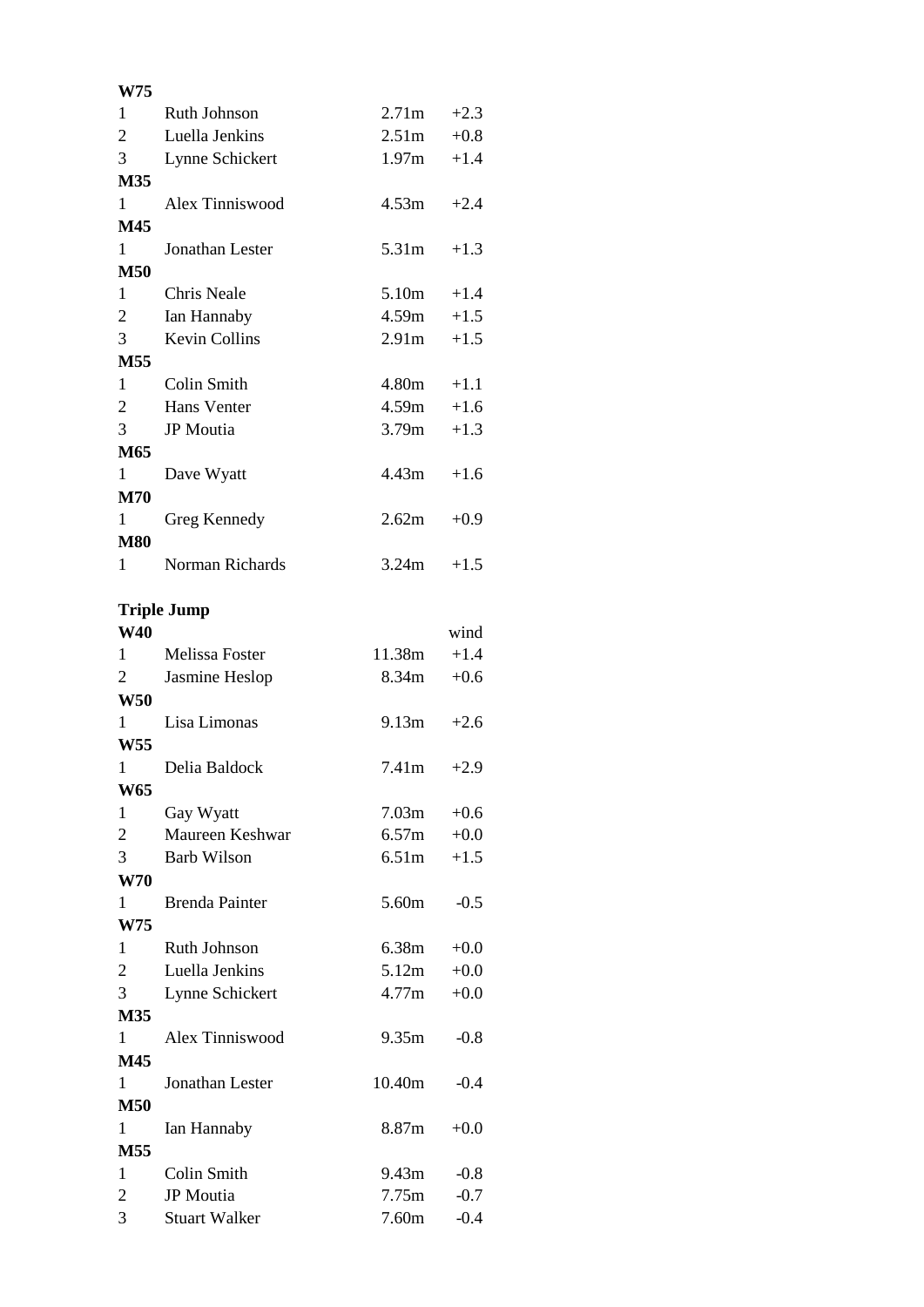| M65               |                          |                   |        |
|-------------------|--------------------------|-------------------|--------|
| 1                 | Dave Wyatt               | 8.51 <sub>m</sub> | $-0.3$ |
| <b>M80</b>        |                          |                   |        |
| 1                 | Peter Muller             | 5.97m             | $-0.3$ |
| $\overline{2}$    | Norman Richards          | 5.73 <sub>m</sub> | $+0.0$ |
|                   |                          |                   |        |
| <b>Pole Vault</b> |                          |                   |        |
| <b>M70</b>        |                          |                   |        |
| 1                 | Phil Smyth               | 2.60m             |        |
|                   |                          |                   |        |
| <b>Discus</b>     |                          |                   |        |
| <b>W30</b>        |                          |                   |        |
| 1                 | Michelle Krokosz         | 29.59m            |        |
| <b>W40</b>        |                          |                   |        |
| $1 \quad$         | <b>Byrony Glass</b>      | 30.84m            |        |
| <b>W50</b>        |                          |                   |        |
| $\mathbf{1}$      | Jennifer Parker          | 30.72m            |        |
| $\overline{2}$    | <b>Yolanda Carstens</b>  | 25.12m            |        |
| 3                 | <b>Sue Coate</b>         | 23.00m            |        |
| $\overline{4}$    | Paula Kennedy            | 22.24m            |        |
| <b>W55</b>        |                          |                   |        |
| $\mathbf{1}$      | <b>Sharon Moloney</b>    | 20.42m            |        |
| $\overline{c}$    | Leonie Taylor            | 18.42m            |        |
| 3                 | Debra Cox                | 17.87m            |        |
| $\overline{4}$    | Michelle Link            | 13.49m            |        |
| <b>W65</b>        |                          |                   |        |
| $\mathbf{1}$      | Maureen Keshwar          | 19.50m            |        |
| $\overline{2}$    | Elizabeth Szczepanska    | 19.21m            |        |
| 3                 | <b>Kate Glass</b>        | 15.66m            |        |
| 4                 | <b>Barb Wilson</b>       | 14.80m            |        |
| <b>W70</b>        |                          |                   |        |
| 1                 | <b>Beverley Hamilton</b> | 19.45m            |        |
| W75               |                          |                   |        |
| 1                 | Luella Jenkins           | 17.89m            |        |
| 2                 | Kathleen Hannig          | 10.36m            |        |
| <b>W80</b>        |                          |                   |        |
| 1                 | <b>Maggie Flanders</b>   | 9.46m             |        |
| <b>M30</b>        |                          |                   |        |
| 1                 | Craig Robson             | 28.72m            |        |
| M45               |                          |                   |        |
| $\mathbf{1}$      | <b>Matthew Staunton</b>  | 36.50m            |        |
| M55               |                          |                   |        |
| 1                 | Andrew Ward              | 32.88m            |        |
| 2                 | <b>Garry Parker</b>      | 23.20m            |        |
| <b>M60</b>        |                          |                   |        |
| 1                 | Des Walsh                | 25.83m            |        |
| $\overline{2}$    | <b>Bruce McGeorge</b>    | 22.64m            |        |
| M65               |                          |                   |        |
| 1                 | Jo Peters                | 43.38m            |        |
| $\overline{c}$    | Oswald Igel              | 35.69m            |        |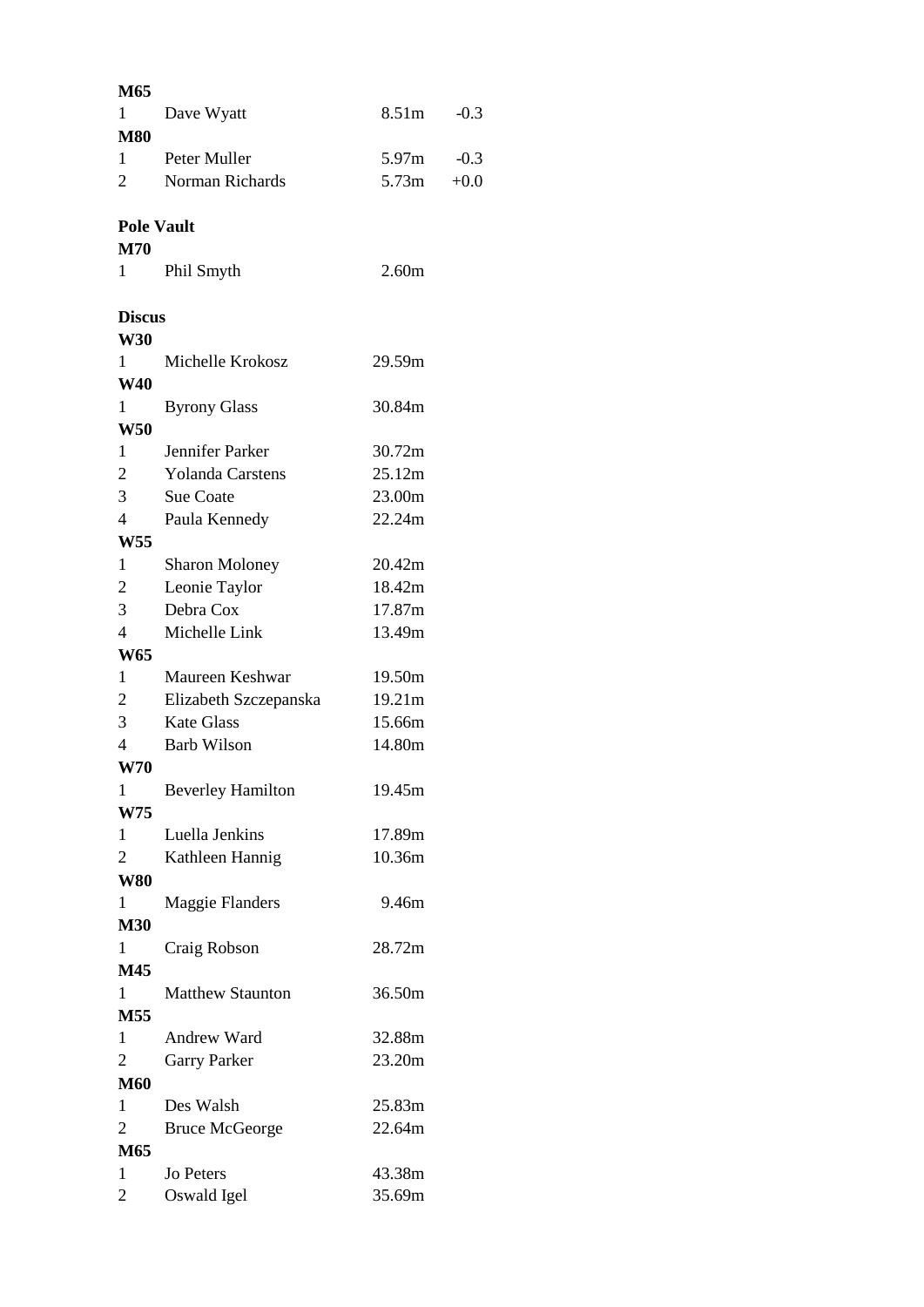| M70                          |                          |        |
|------------------------------|--------------------------|--------|
| 1                            | Gregory Wilson           | 30.42m |
| 2                            | <b>Greg Kennedy</b>      | 20.39m |
| $\overline{3}$               | <b>Michael Anderson</b>  | 17.95m |
| M75                          |                          |        |
| 1                            | Mike O'Reilly            | 17.51m |
| <b>M80</b>                   |                          |        |
| $\mathbf{1}$                 | Peter Muller             | 23.85m |
| $\overline{2}$               | John Cochrane            | 19.61m |
| 3                            | Norman Stanger           | 19.44m |
| $\overline{4}$               | <b>Bob Fergie</b>        | 16.71m |
| <b>M85</b>                   |                          |        |
| 1                            | <b>James Davis</b>       | 20.36m |
|                              |                          |        |
| <b>Hammer</b>                |                          |        |
| <b>W40</b>                   |                          |        |
| 1                            | <b>Byrony Glass</b>      | 47.47m |
| <b>W50</b>                   |                          |        |
| 1                            | Jennifer Parker          | 38.12m |
| 2                            | Paula Kennedy            | 33.58m |
| 3                            | Chris Schelfhout         | 32.63m |
| $\overline{4}$               | Janne Wells              | 32.31m |
| <b>W55</b>                   |                          |        |
| 1                            | <b>Sharon Moloney</b>    | 25.31m |
| $\overline{2}$               | Debra Cox                | 18.32m |
| <b>W65</b>                   |                          |        |
| 1                            | Elizabeth Szczepanska    | 24.01m |
| $\overline{2}$<br><b>W70</b> | <b>Kate Glass</b>        | 22.64m |
| 1                            |                          | 23.86m |
| <b>W75</b>                   | <b>Beverley Hamilton</b> |        |
| 1                            | Luella Jenkins           | 22.03m |
| 2                            | Ruth Johnson             | 20.52m |
| M45                          |                          |        |
| 1                            | <b>Matthew Staunton</b>  | 40.37m |
| M55                          |                          |        |
| 1                            | Andrew Ward              | 27.95m |
| $\overline{2}$               | <b>Garry Parker</b>      | 19.41m |
| M65                          |                          |        |
| 1                            | Jo Peters                | 40.61m |
| 2                            | Oswald Igel              | 34.15m |
| M70                          |                          |        |
| 1                            | Gregory Wilson           | 25.70m |
| <b>M80</b>                   |                          |        |
| 1                            | John Cochrane            | 24.97m |
| 2                            | <b>Bob Fergie</b>        | 24.85m |
| 3                            | Norman Stanger           | 20.02m |
| M85                          |                          |        |
| 1                            | James Davis              | 30.83m |

**SR** (in Throws Pentathlon)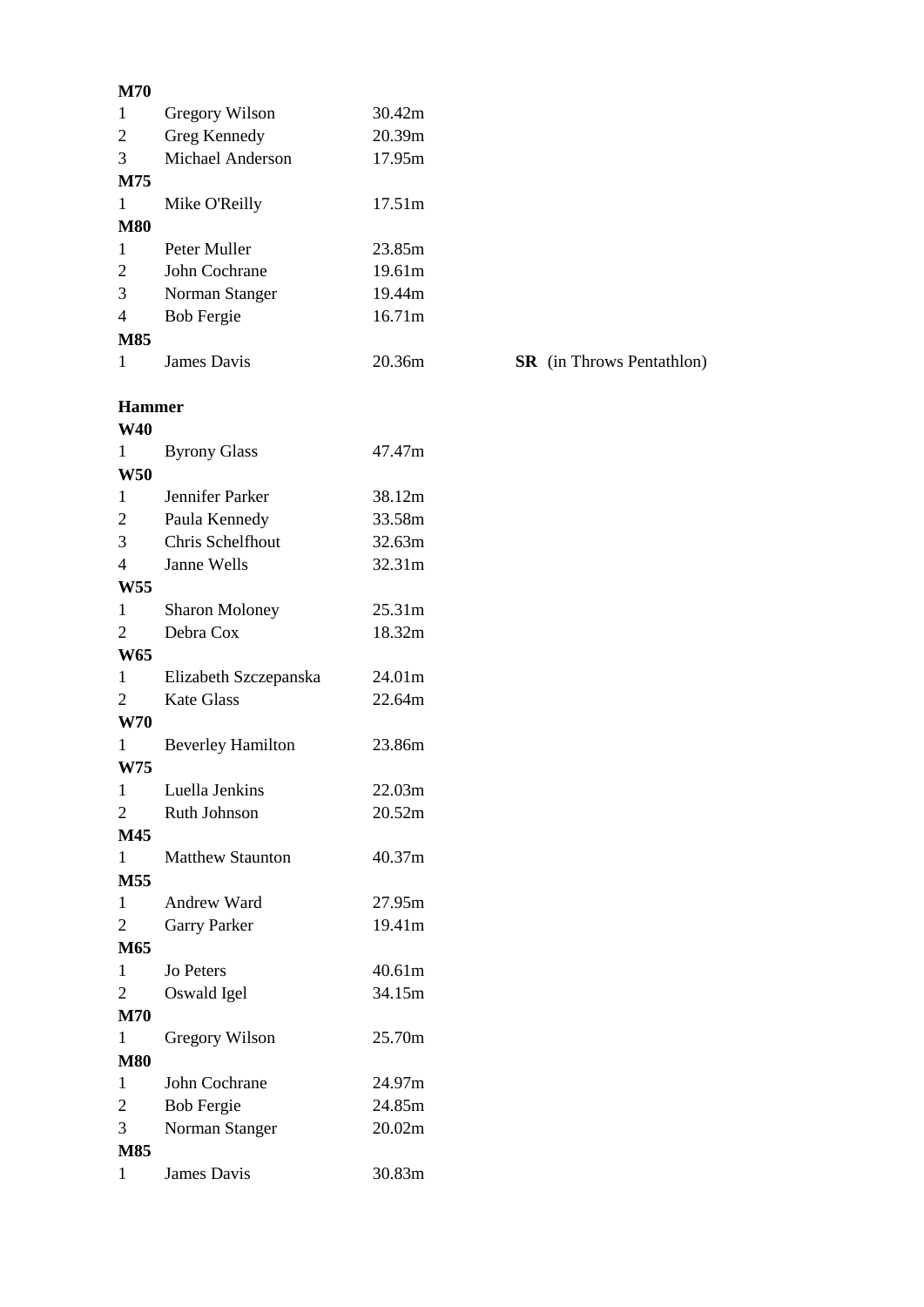| <b>Javelin</b>               |                         |        |    |
|------------------------------|-------------------------|--------|----|
| <b>W30</b>                   |                         |        |    |
| $1 \quad \Box$<br><b>W35</b> | Michelle Krokosz        | 30.97m |    |
| $\mathbf{1}$                 | Kristy Franklin         | 26.42m |    |
| <b>W50</b>                   |                         |        |    |
| $\mathbf{1}$                 | <b>Sue Coate</b>        | 29.36m |    |
| $\overline{c}$               | <b>Yolanda Carstens</b> | 28.05m |    |
| 3                            | Paula Kennedy           | 21.51m |    |
| $\overline{4}$               | Chris Schelfhout        | 19.64m |    |
| 5                            | Janne Wells             | 19.05m |    |
| <b>W55</b>                   |                         |        |    |
| $\mathbf{1}$                 | Debra Cox               | 18.18m |    |
| 2                            | <b>Sharon Moloney</b>   | 16.61m |    |
| <b>W65</b>                   |                         |        |    |
| $\mathbf{1}$                 | <b>Barb Wilson</b>      | 17.38m |    |
| $\overline{2}$               | <b>Kate Glass</b>       | 13.88m |    |
| 3                            | Lynne Choate            | 11.51m |    |
| W70                          |                         |        |    |
| $\mathbf{1}$                 | <b>Brenda Painter</b>   | 12.73m |    |
| $\overline{2}$               | <b>Hazel Stephen</b>    | 6.48m  |    |
| W75                          |                         |        |    |
| $1 \quad \Box$               | Luella Jenkins          | 15.30m |    |
| <b>W80</b>                   |                         |        |    |
| $\mathbf{1}$                 | <b>Maggie Flanders</b>  | 6.92m  |    |
| <b>M30</b><br>$\mathbf{1}$   |                         | 31.70m |    |
| M50                          | Craig Robson            |        |    |
| 1                            | Paul Foley              | 41.87m | SR |
| $\mathbf{2}$                 | <b>Andrew Brooker</b>   | 40.80m |    |
| M55                          |                         |        |    |
| 1                            | <b>Garry Hastie</b>     | 34.79m |    |
| 2                            | Andrew Ward             | 34.08m |    |
| <b>M60</b>                   |                         |        |    |
| 1                            | Des Walsh               | 21.64m |    |
| M65                          |                         |        |    |
| $\mathbf{1}$                 | Jo Peters               | 35.96m |    |
| $\overline{c}$               | Oswald Igel             | 30.50m |    |
| 3                            | Franz Schlechter        | 24.60m |    |
| <b>M70</b>                   |                         |        |    |
| 1                            | <b>Stan Selby</b>       | 36.19m |    |
| $\overline{c}$               | Phil Smyth              | 30.79m |    |
| 3                            | <b>Gregory Wilson</b>   | 26.02m |    |
| <b>M80</b>                   |                         |        |    |
| 1                            | Peter Muller            | 20.03m |    |
| $\overline{2}$               | Norman Stanger          | 18.78m |    |
| 3                            | <b>Bob Fergie</b>       | 17.08m |    |
| $\overline{4}$               | John Cochrane           | 10.96m |    |
| M85                          |                         |        |    |
| 1                            | James Davis             | 13.75m |    |

| ٦<br>۰,<br>٧ |
|--------------|
|              |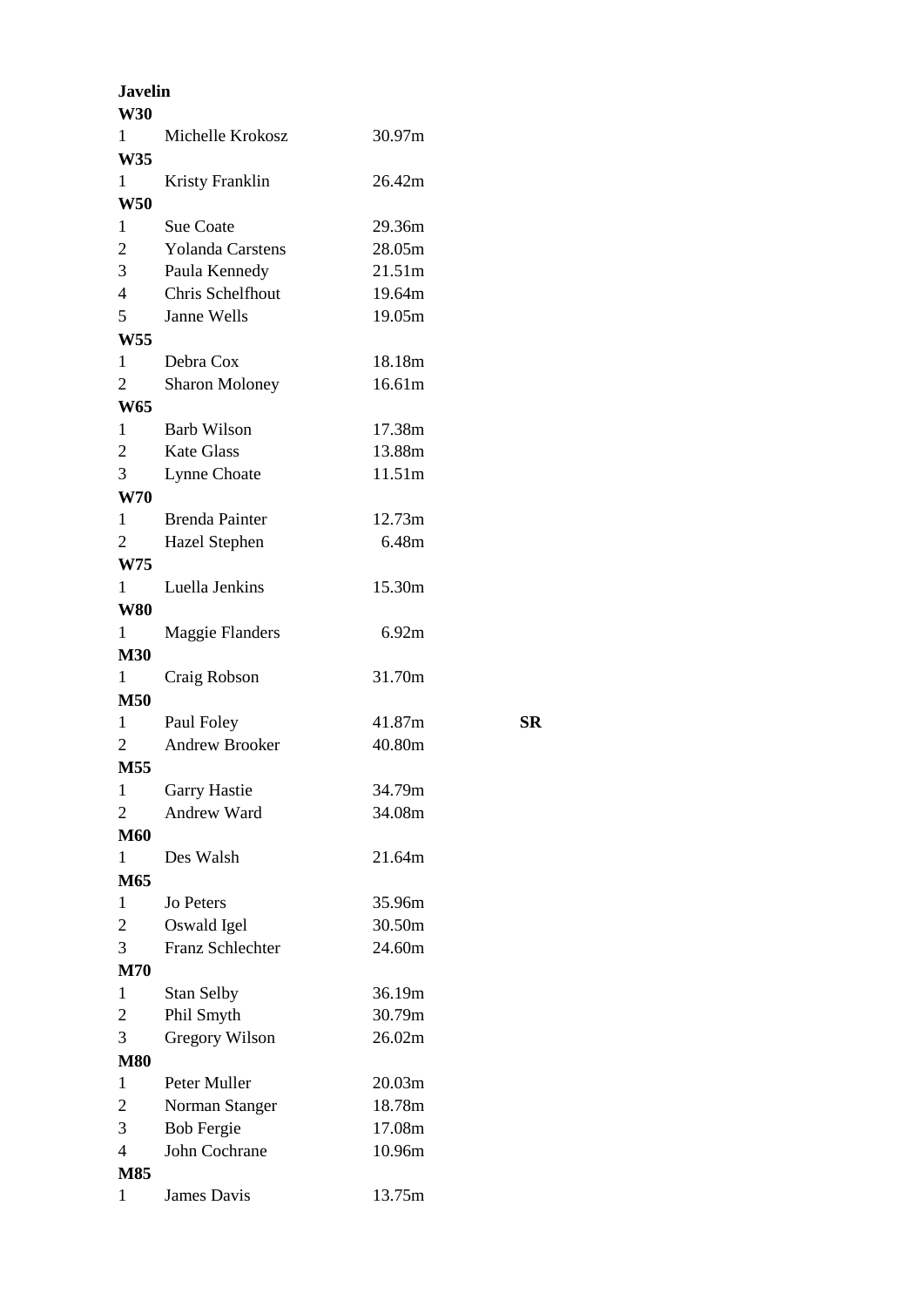| <b>Shot</b>              |                          |        |    |
|--------------------------|--------------------------|--------|----|
| <b>W30</b>               |                          |        |    |
| 1                        | Michelle Krokosz         | 8.54m  |    |
| <b>W40</b>               |                          |        |    |
| $\mathbf{1}$             | <b>Byrony Glass</b>      | 10.83m |    |
| <b>W50</b>               |                          |        |    |
| 1                        | <b>Yolanda Carstens</b>  | 10.88m |    |
| $\overline{c}$           | Jennifer Parker          | 10.24m |    |
| 3                        | <b>Sue Coate</b>         | 9.69m  |    |
| $\overline{4}$           | Paula Kennedy            | 8.58m  |    |
| 5                        | Janne Wells              | 7.82m  |    |
| <b>W55</b>               |                          |        |    |
| 1                        | <b>Sharon Moloney</b>    | 7.35m  |    |
| 2                        | Leonie Taylor            | 6.70m  |    |
| 3                        | Debra Cox                | 5.96m  |    |
| $\overline{\mathcal{A}}$ | Michelle Link            | 5.08m  |    |
| <b>W65</b>               |                          |        |    |
| 1                        | Maureen Keshwar          | 7.74m  |    |
| 2                        | Elizabeth Szczepanska    | 7.35m  |    |
| 3                        | <b>Kate Glass</b>        | 7.26m  |    |
| $\overline{\mathcal{A}}$ | <b>Barb Wilson</b>       | 6.62m  |    |
| <b>W70</b>               |                          |        |    |
| 1                        | <b>Beverley Hamilton</b> | 6.78m  |    |
| $\overline{2}$           | Hazel Stephen            | 3.19m  |    |
| W75                      |                          |        |    |
| 1                        | Luella Jenkins           | 6.86m  |    |
| 2                        | Kathleen Hannig          | 4.63m  |    |
| M45                      |                          |        |    |
| 1                        | <b>Matthew Staunton</b>  | 11.30m |    |
| M55                      |                          |        |    |
| 1                        | Hans Venter              | 9.36m  |    |
| $\overline{c}$           | Andrew Ward              | 8.86m  |    |
| 3                        | <b>Garry Parker</b>      | 8.40m  |    |
| M65                      |                          |        |    |
| 1                        | Geoffrey Gee             | 12.57m |    |
| 2                        | Oswald Igel              | 11.81m |    |
| 3                        | Jo Peters                | 11.28m |    |
| <b>M70</b>               |                          |        |    |
| 1                        | Gregory Wilson           | 9.38m  |    |
| 2                        | Greg Kennedy             | 6.91m  |    |
| 3                        | Michael Anderson         | 6.24m  |    |
| $\overline{\mathcal{A}}$ | Lui Cecotti              | 5.54m  |    |
| M75                      |                          |        |    |
| 1                        | Mike O'Reilly            | 6.91m  |    |
| <b>M80</b>               |                          |        |    |
| 1                        | Norman Stanger           | 8.34m  |    |
| 2                        | John Cochrane            | 8.08m  |    |
| 3                        | <b>Bob Fergie</b>        | 7.57m  |    |
| 4                        | Peter Muller             | 7.44m  |    |
| M85                      |                          |        |    |
| 1                        | James Davis              | 8.60m  | SR |
|                          |                          |        |    |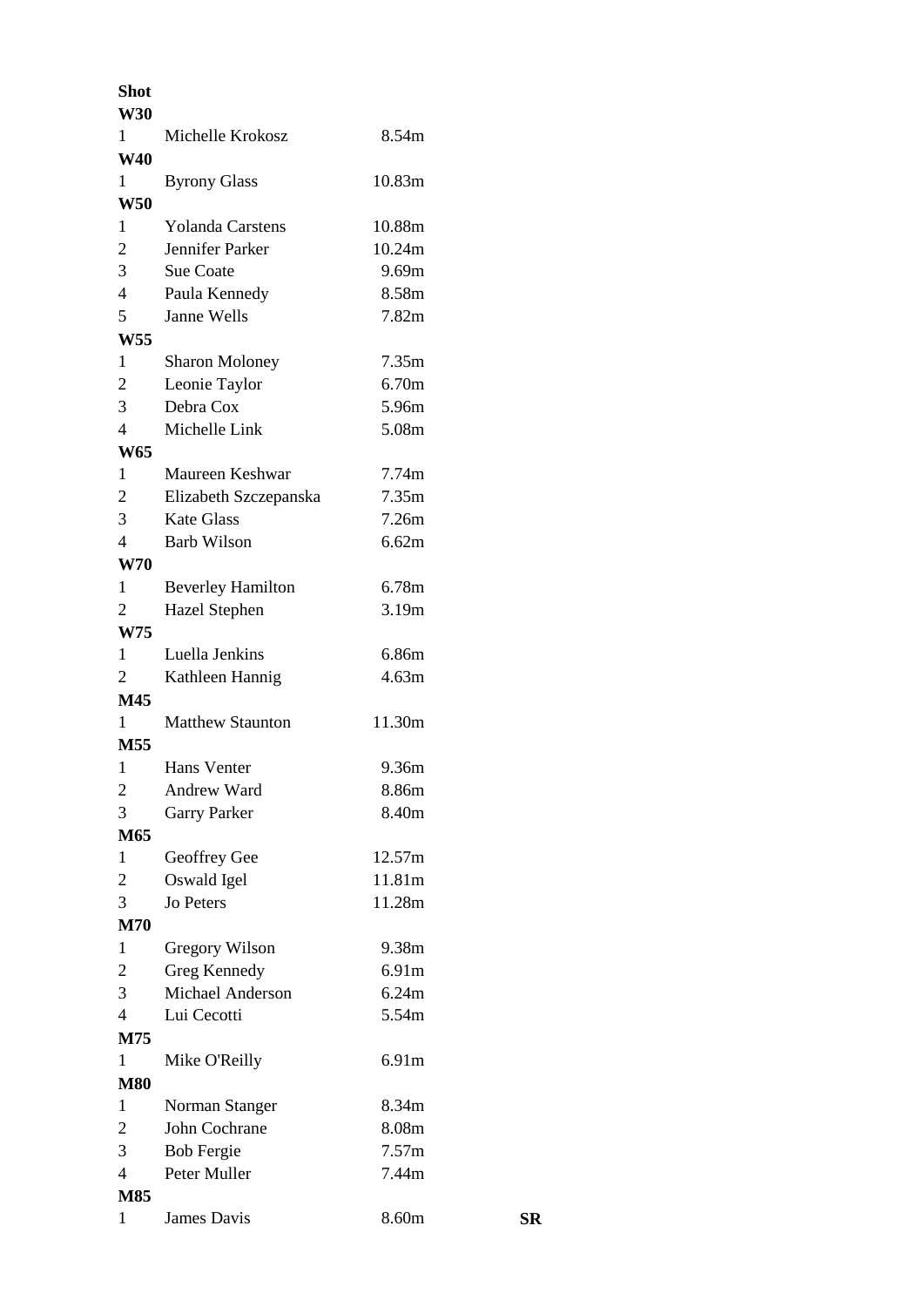**Weight W40** 1 Byrony Glass 15.13m **W50** 1 Jennifer Parker 11.63m 2 Paula Kennedy 10.04m 3 Janne Wells 9.54m 4 Yolanda Carstens 9.11m **W55** 1 Sharon Moloney 6.96m 2 Michelle Link 5.83m **W65** 1 Kate Glass 9.32m 2 Elizabeth Szczepanska 8.64m **W70** 1 Beverley Hamilton 9.49m **W75** 1 Luella Jenkins 9.60m 2 Ruth Johnson 7.62m **M45** 1 Matthew Staunton 12.89m **M55** 1 Andrew Ward 10.74m **M65** 1 Jo Peters 15.96m 2 Geoffrey Gee 15.52m 3 Oswald Igel 15.12m **M70** 1 Gregory Wilson 9.35m **M80** 1 Bob Fergie 9.06m 2 Norman Stanger 8.54m **M85** 1 James Davis 10.94m **SR Pentathlon W40** 1 Melissa Foster 2734 **SR W45** 1 Ann-Marie O'Donovan 2366 2 Tracy Gallagher 1909 **W50** 1 Jennifer Parker 3175 **SR W60** 1 Carol Bowman 2077 **W65** 1 Maureen Keshwar 2594 2 Gay Wyatt 2417 **W70** 1 Brenda Painter 1452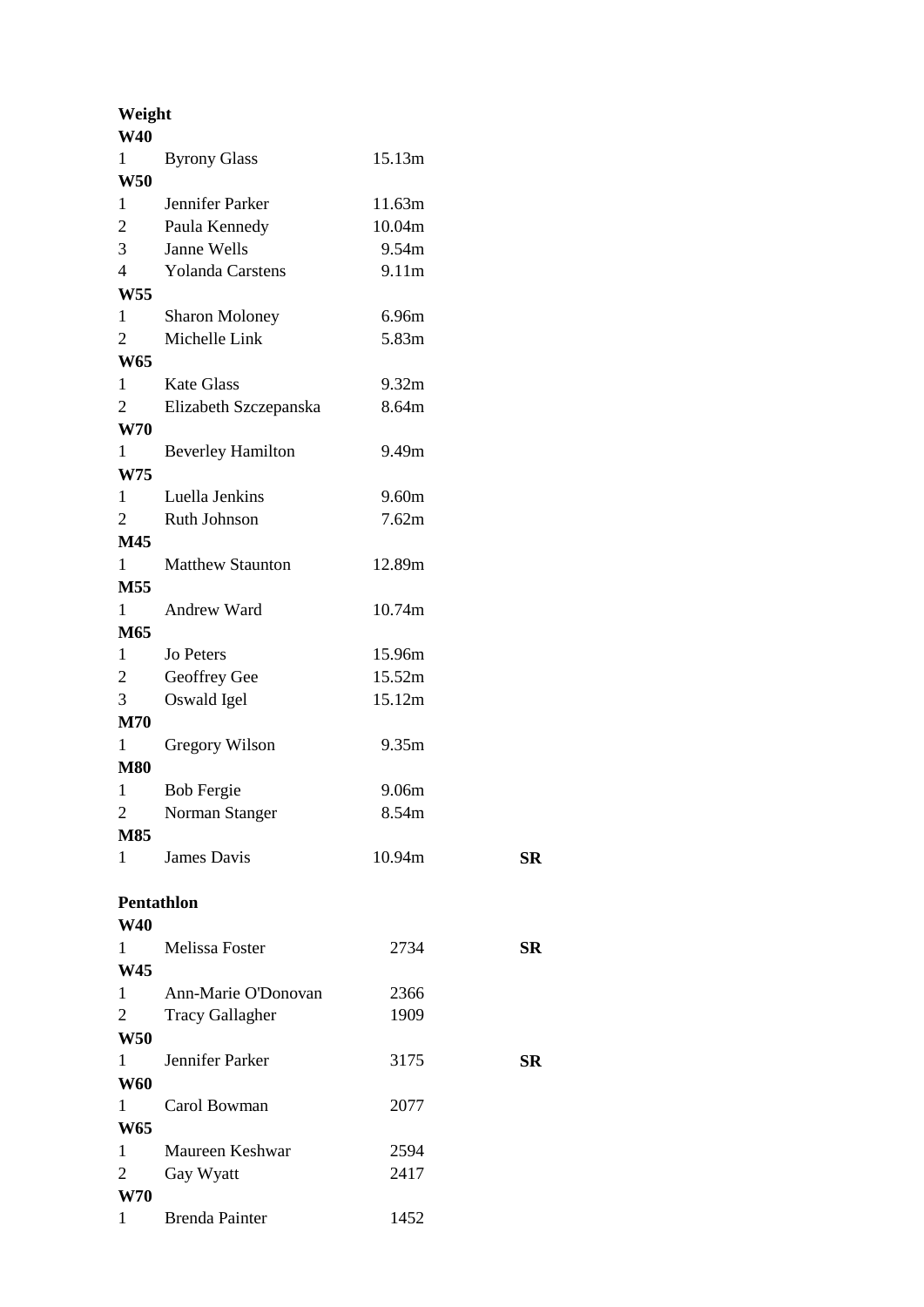| W75                    |                          |      |           |
|------------------------|--------------------------|------|-----------|
| $1 \quad$              | Ruth Johnson             | 3123 | <b>SR</b> |
| $\overline{2}$         | Lynne Schickert          | 1144 |           |
| <b>M30</b>             |                          |      |           |
| $\mathbf{1}$           | Craig Robson             | 1249 |           |
| M35                    |                          |      |           |
| $\mathbf{1}$           | David Graieg             | 2632 |           |
| <b>M50</b>             |                          |      |           |
| $1 \quad$              | <b>Chris Neale</b>       | 2894 |           |
| M60                    |                          |      |           |
| 1                      | Tony Downey              | 2498 |           |
| $\overline{2}$         | Des Walsh                | 2071 |           |
| M65                    |                          |      |           |
|                        |                          |      |           |
| $1 \quad$              | <b>Steve Fuller</b>      | 3076 | <b>SR</b> |
| $\overline{2}$         | <b>Harold Membrey</b>    | 1864 |           |
| 3 <sup>7</sup>         | Franz Schlechter         | 1581 |           |
| M70                    |                          |      |           |
| $\mathbf{1}$           | Greg Kennedy             | 1719 |           |
| 2                      | <b>Ivan Brown</b>        | 1643 |           |
| <b>M85</b>             |                          |      |           |
| $\mathbf{1}$           | David Carr               | 2300 | <b>SR</b> |
|                        | <b>Throws Pentathlon</b> |      |           |
| <b>W40</b>             |                          |      |           |
| 1                      | <b>Byrony Glass</b>      | 3533 |           |
| <b>W50</b>             |                          |      |           |
|                        |                          |      |           |
| $\mathbf{1}$           | Jennifer Parker          |      |           |
|                        |                          | 3072 |           |
| $\overline{c}$         | <b>Yolanda Carstens</b>  | 2829 |           |
| 3                      | Paula Kennedy            | 2795 |           |
| $\overline{4}$         | <b>Sue Coate</b>         | 2691 |           |
| 5                      | Janne Wells              | 2682 |           |
| <b>W55</b>             |                          |      |           |
| $1 \quad \blacksquare$ | <b>Sharon Moloney</b>    | 2413 |           |
|                        | 2 Debra Cox              | 1651 |           |
| <b>W65</b>             |                          |      |           |
| $1 \quad \blacksquare$ | <b>Kate Glass</b>        | 2724 |           |
| <b>W70</b>             |                          |      |           |
| $1 \quad \Box$         | <b>Beverley Hamilton</b> | 3294 |           |
| W75                    |                          |      |           |
|                        | 1 Luella Jenkins         | 3237 |           |
|                        | 2 Ruth Johnson           | 2570 |           |
| M45                    |                          |      |           |
|                        | 1 Malcolm Clarke         | 3466 |           |
| $\overline{2}$         | John Fettus              | 3216 |           |
| 3 <sup>7</sup>         | <b>Matthew Staunton</b>  | 3202 |           |
| M55                    |                          |      |           |
| $1 \quad$              | Andrew Ward              | 2549 |           |

 Tom Gravestock 3140 Des Walsh 1500